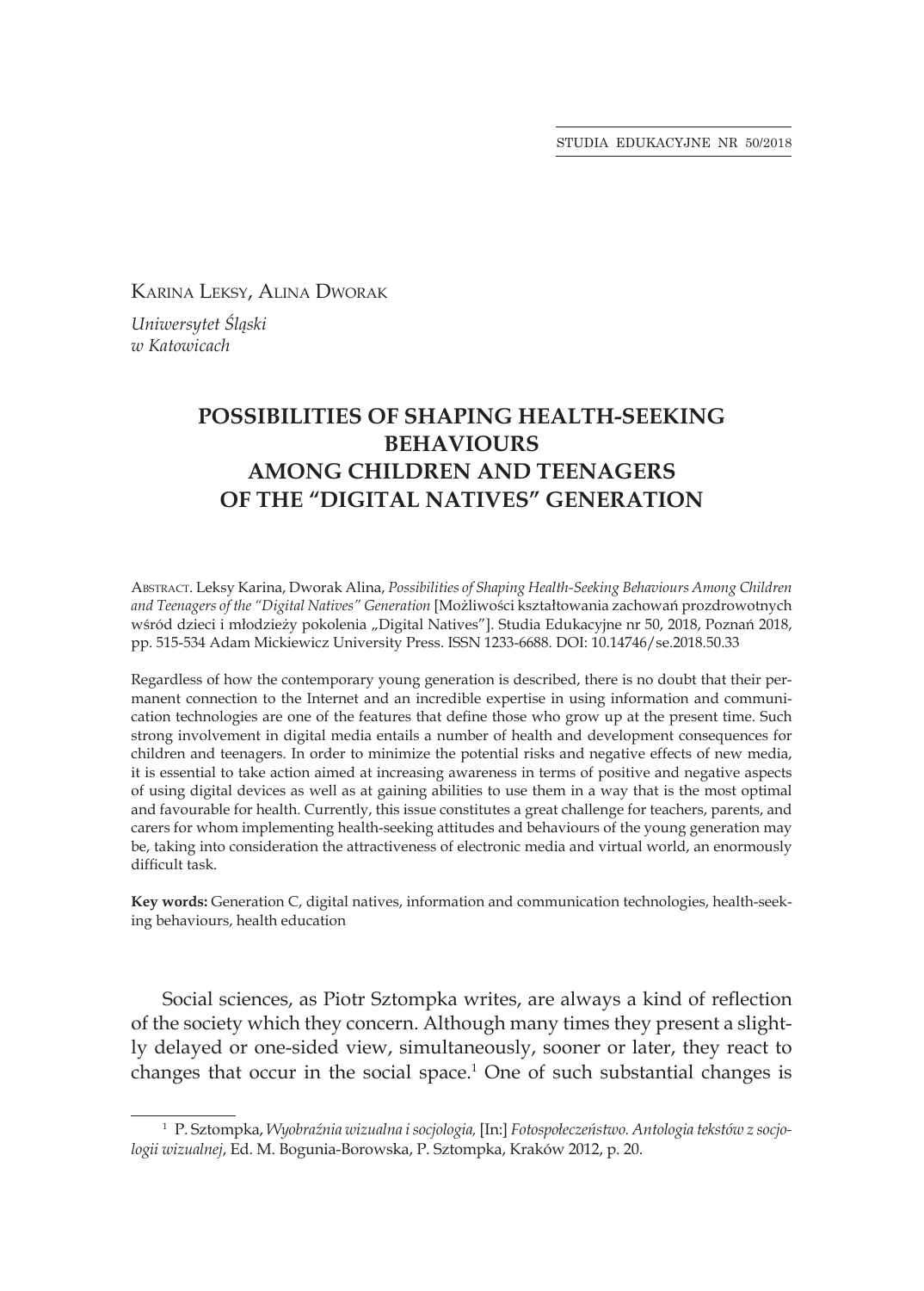the domination of digital technology in the life of contemporary people for whom virtual space becomes an extremely, and sometimes even the most important environment. It is not insignificant for the development of cognitive processes (visual culture) and for human social and emotional development. Thus, such issues particularly interest social educationalists because of both media unlimited possibilities for development stimulation and the threats involved.<sup>2</sup> Therefore, "attention to prophylactic dimension of stimuli of the living environment of an individual becomes an essential task for social educationalists,"<sup>3</sup> especially with reference to the youngest generation which is committed to virtual reality to an unprecedented extent.

A generation is a category which organizes complex and multi-faceted issues of young people. According to researchers, it is a "common denominator" that enables chronological, factual, and ideological categorization of groups of people of the same age.<sup>4</sup> The transformation of generations may be treated as "a never-ending story about continuation and change; about transmitting deep-rooted norms, values and patterns of behaviour on the one hand, and about producing individual ideas and attitudes in response to socio-economic and cultural changes on the other hand.<sup>5</sup> Hanna Świda-Ziemba considered "the collective outlook on the world," which is formed in the period of socialization and adolescence in a given socio-cultural context, to be particularly vital for the formation of generations. Acknowledgement of the norms, values, and attitudes by the majority of a given group and a formation of a subjective generation "world" are the effect of the above-mentioned phenomenon.<sup>6</sup> A generation is formed as a result of the attachment of a label form the outside as well as of the inner self-definition. On the one hand, the formation of a generation is conditioned by external heterogeneity, that is to say by the way it is perceived by others, and on the other hand, by who the members of the community that shares a common moment of birth feel to be, which means by the internal homogeneity. Therefore, the concept of a generation is connected with the existence of "a generation relationship – a superior degree of connection."<sup>7</sup>

<sup>2</sup> E. Marynowicz-Hetka, *Pedagogika społeczna. Podręcznik akademicki*, vol. 1, Warszawa 2009, p. 63; Cf. J. Izdebska, *Rodzina – dziecko – telewizja. Szanse wychowawcze i zagrożenia TV*, Białystok 2000.

<sup>3</sup> E. Marynowicz-Hetka, *Pedagogika społeczna*, p. 63.

<sup>4</sup> B. Fatyga, *Dzicy z naszej ulicy. Antropologia kultury popularnej* (Second edition – revised), Warszawa 2005, p. 12-13.

<sup>5</sup> D. Hildebrandt-Wypych, *Pokolenia młodzieży. Próba konceptualizacji*, Przegląd Pedagogiczny, 2009, 2(10), p. 105.

<sup>6</sup> H. Świda-Ziemba, *Wartości egzystencjalne młodzieży lat dziewięćdziesiątych*, Warszawa 1995, p. 47-49.

<sup>7</sup> C. Laggewie, *Die '89er. Portrait einer Generation*, Hamburg 1995, p. 62-65. After: D. Hildebrandt-Wypych, *Pokolenia młodzieży,* p. 113.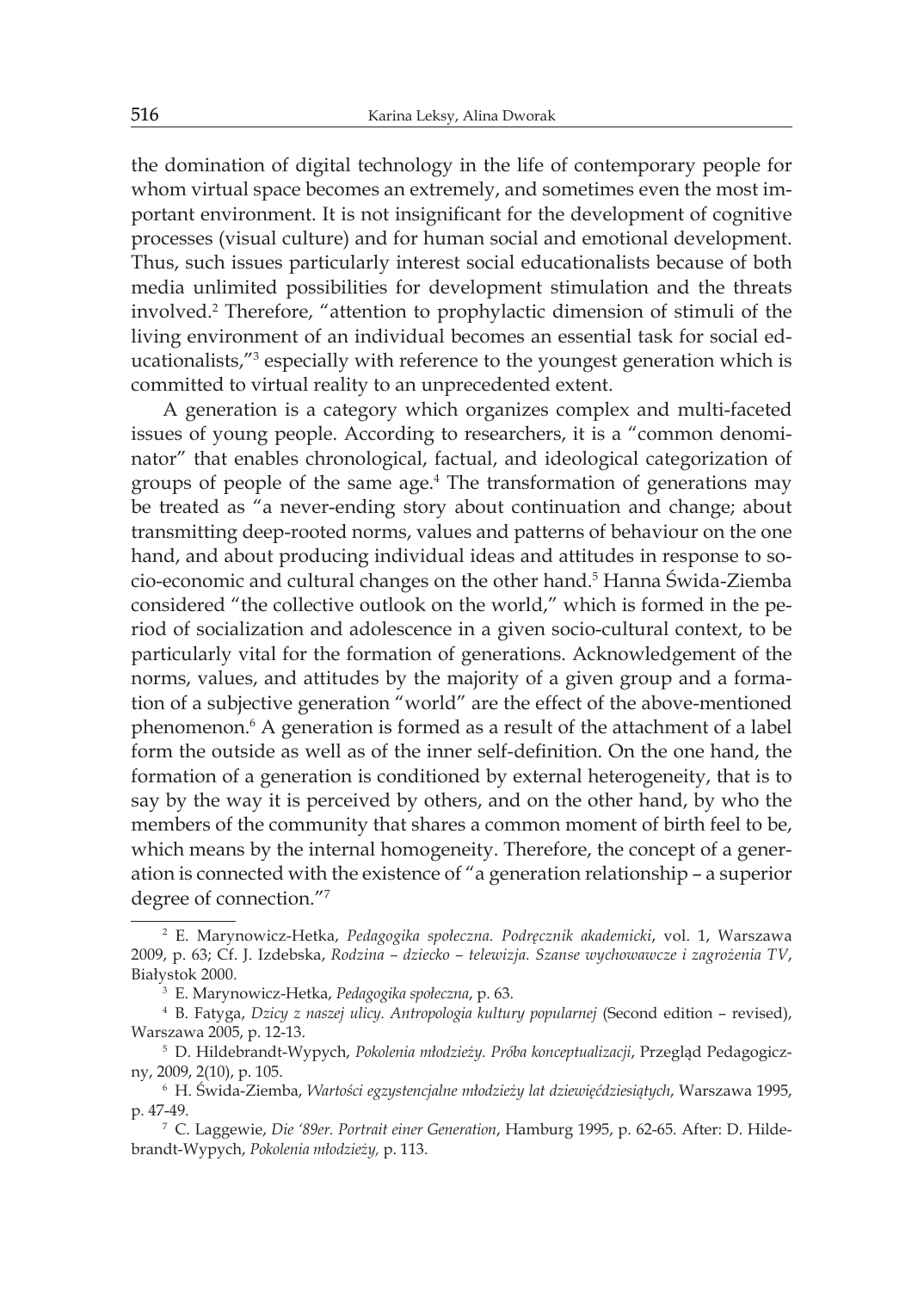At present, a generation is defined as "the sum of all persons of a more or less equal age that belong to a given cultural field who, on the basis of a common socio-historical situation, display similarities in terms of conduct, motivation, attitudes, and system of values."<sup>8</sup> In accordance with the encyclopedic definition, a generation means: "The part of population distinguished because of age: the young or the old from the other one by, more or less, the time that passes from the parents' birth to the children's birth (…). In its sociological meaning, a generation is not differed by age but above all, by the fact that groups described as the old and the young differ noticeably from each other in their attitudes, views, recognized values, aspirations, way of life, etc. It is less about the differences that result from dissimilarities of the permanent social roles or psychological predispositions that are biologically conditioned, and more about the differences whose source are different experiences (the so-called common generation experiences) and life prospects."<sup>9</sup> Among various definitions of the analyzed concept, Maria Ossowska recognizes the one that describes generation as "a group of people with common attitudes which are determined by shared historical experiences that have a significant influence on specific formation of individual and social character of a human being" as crucially important.<sup>10</sup>

In its traditional understanding, "generation" meant a span of 20-25 years which was marked with important and remarkable events $11$  and hence the following generations were hierarchically distinguished:

- the Weterans people born between 1922 and 1945;
- the Baby Boomers people born between 1946 and 1964;
- Generation X people born between 1965 and 1979;
- Generation Y people born between 1980 and 2000;
- Generation Z people born after 2000.<sup>12</sup>

<sup>8</sup> H.M. Griese, S*ocjologiczne teorie młodzieży. Wprowadzenie*, Trans. J. Dąbrowski, Kraków 1996, p. 80.

<sup>9</sup> *Encyklopedia PWN*, Warszawa 1999. After: E. Karmolińska-Jagodzik, *Komunikacja międzypokoleniowa – rozważania wokół różnic kulturowych*, Studia Edukacyjne, 2012, 21, p. 192-193.

<sup>10</sup> After: E. Wysocka, *Doświadczanie życia w młodości – problemy, kryzysy i strategie ich rozwiązywania*, Katowice 2010, p. 163.

<sup>11</sup> J. Morbitzer, *Edukacja medialna (małego) dziecka*, [In:] *Małe dzieci w świecie technologii informacyjno-komunikacyjnych. Pomiędzy utopijnymi szansami a przesadzonymi zagrożeniami*, Ed. J. Pyżalski, Łódź 2017, p. 206.

<sup>12</sup> H. Brotheim, *Introducing Generation* Z, American Jails, 2014, November/December, p. 16, http://eds.b.ebscohost.com.00008emw147c.han.bg.us.edu.pl/eds/pdfviewer/pdfviewer?vid =2&sid=ccf954fcaf88-4bc6-a914-a477d2edd28a%40sessionmgr103 [access: 27. Oct. 2017]; Cf. S. Puiu, Generation Z – a new type of consumers, Young Economists Journal/Revista Tinerilor Economisti, 2016, 13, 27, p. 67, http://eds.b.ebscohost.com.00008emw147c.han.bg.us. edu.pl/eds/pdfviewer/pdfviewer?vid=4&sid=ccf954fcaf88-4bc6-a914-a477d2edd28a%40sessionmgr103 [access: 27. Oct. 2017].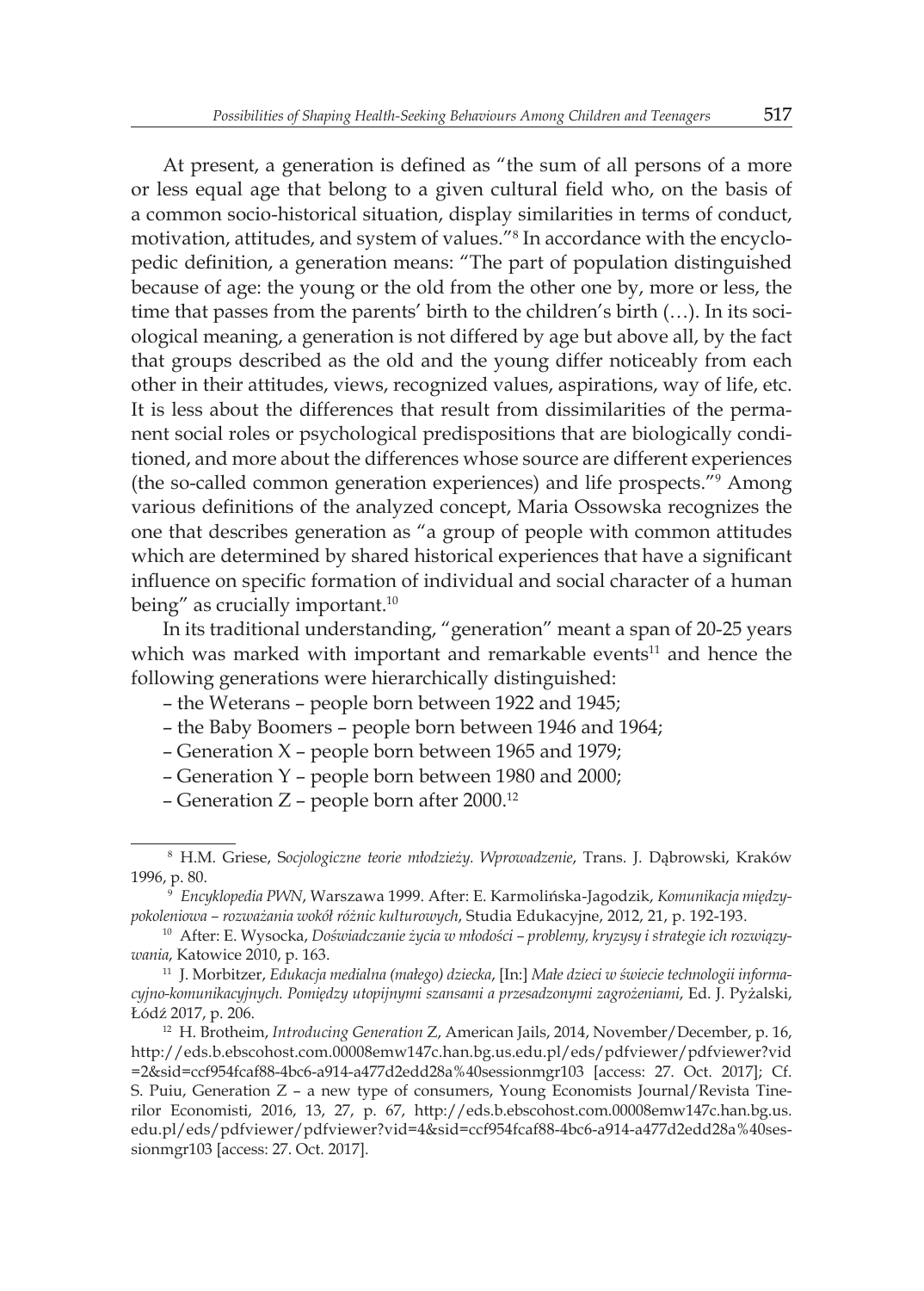Initially, this classification was used for describing American society, however, now it is also used in other countries, including Poland.<sup>13</sup> Here, the successive generations were variously defined, e.g. as the Generation of Columbuses, the October Generation, the March Generation, the August Generation, which are precisely determined by their objectives and specificity of historical experiences.14 The "JP2 Generation" (the John Paul II generation) which shared/shares faith and values that are related to it proclaimed by the Polish Pope also deserves a mention in the context under analysis.<sup>15</sup> It is worth noticing that the exchange of generations, which is a natural and necessary process, may become faster in a situation of dynamic technological and socio-cultural transformations that occur in society.<sup>16</sup> Sociologists and culture experts claim that a generation changes every two years (which nevertheless raises doubts whether the use of the concept of a generation is appropriate in this case).<sup>17</sup> "In today's society, in which the changes in conditions of social life happen in a dramatically accelerated rhythm, a generation of children is born in a completely different cultural field than the one to which belongs the generation of their parents."<sup>18</sup>

In accordance with the above-mentioned hierarchical order of generations, the contemporary teenagers are the youth of Generation Z, they are also sometimes referred to as the "E-Generation" in order to highlight the fact that they were born after the appearance of the Internet and online communities.19 Simultaneously, it should be noticed that many other terms referring to this generation of the young appear in both scientific and popular literature. However, most of them hint at the Internet and types of behaviour that are displayed within it. Among them, one can list: "Digital Natives,"<sup>20</sup> the Google Generation,<sup>21</sup> the App Generation,<sup>22</sup> the Instant Genera-

<sup>&</sup>lt;sup>13</sup> Next generations arouse the interest not only of sociologists, but also marketing and job market specialists. They will be the future employees and consumers to whom the market offer is/will be addressed. See e.g. S. Puiu, *Generation Z – a new type of consumers*, p. 67-78.

<sup>14</sup> M. Ossowska, *Koncepcja pokolenia*, Studia Socjologiczne, 1963, 2, p. 47-51. After: E. Wysocka, *Doświadczanie życia w młodości*, p. 227.

<sup>15</sup> R. Wojciechowska, *Pokolenie X,Y na rynku pracy*, https://kariera.sgh.waw.pl/artykuly/ spoleczenstwo/pokolenie-x-y-na-rynku-pracy; [access: 2 Jan. 2018].

<sup>16</sup> H.M. Griese, *Socjologiczne teorie młodzieży*, p. 80.

<sup>17</sup> J. Morbitzer, *Edukacja medialna*, p. 206-207.

<sup>18</sup> P. Sztompka, *Socjologia. Analiza społeczna*, Kraków 2003, p. 236-237.

<sup>19</sup> E. Wysocka, *Doświadczanie życia w młodośc*i, p. 228.

<sup>20</sup> See e.g. M. Prensky, *Digital Natives*, Digital Immigrants, Part. 1. On the Horizon, West Yorkshire 2001; M. Jędrzejko, D. Morańska, *Cyfrowi Tubylcy. Socjopedagogiczne aspekty nowych technologii cyfrowych*, Dąbrowa Górnicza – Warszawa 2013.

<sup>21</sup> See e.g. M. Spitzer, C*yfrowa demencja. W jaki sposób pozbawiamy rozumu siebie i swoje dzieci*, Trans. A. Lipiński, Słupsk 2013, p. 182-185; J. Morbitzer, *Edukacja medialna*, p. 205.

<sup>22</sup> See e.g. K. Steinmetz, J. Sanburn, *Move Over, Millennials*, "Time" 2015, 12/28/186, 27/28, p. 134. http://eds.b.ebscohost.com.00008emw143d.han.bg.us.edu.pl/eds/pdfviewer/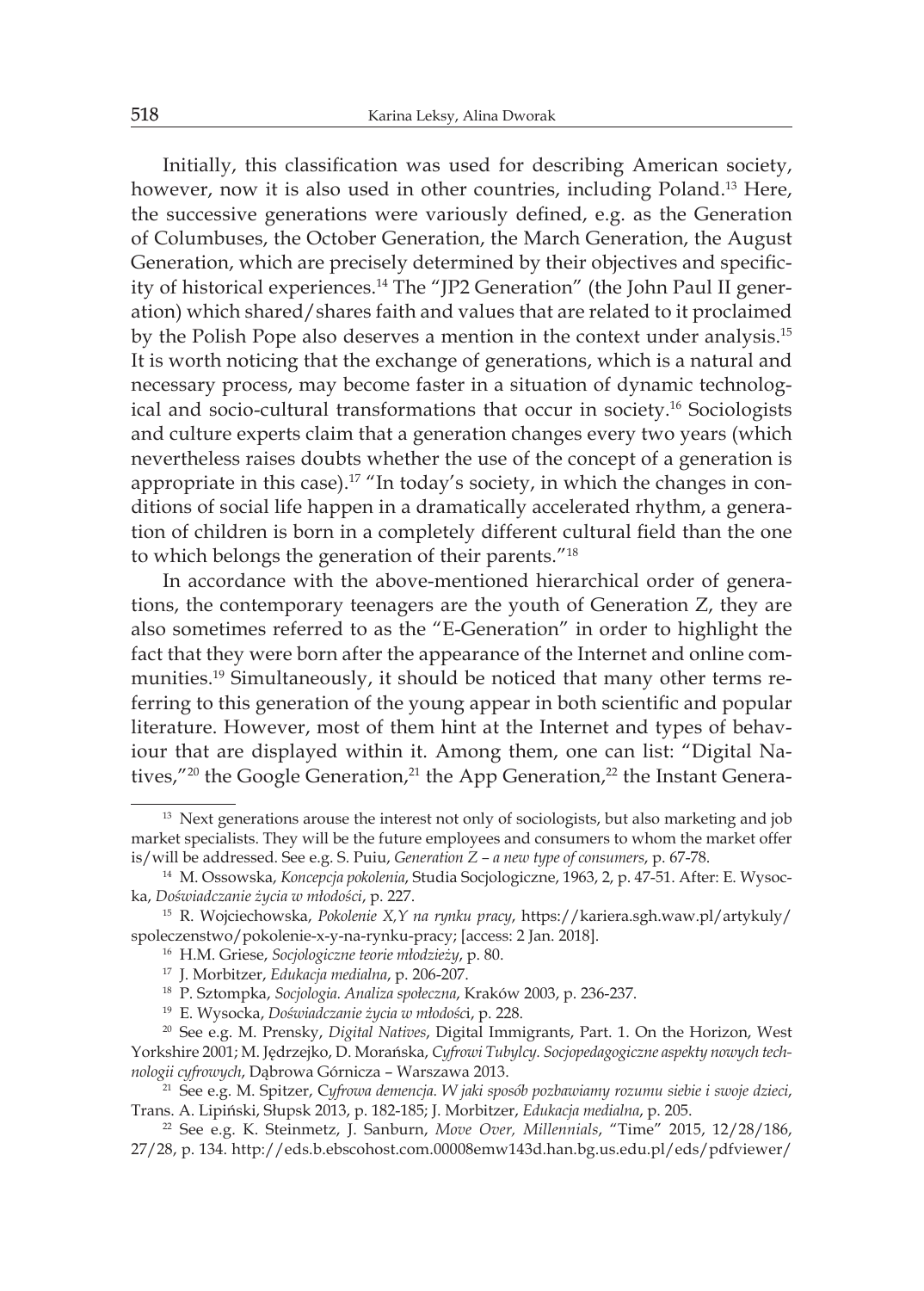tion,<sup>23</sup> and the Multitasking Generation.<sup>24</sup> Undoubtedly, the contemporary young people who became so involved in the Web may be identified (on the basis of observation of their way of behaviour and tools that they use) as " the Thumb Tribe," "the Copy-and-Paste Generation,"25 "the Like Generation," the YouTube Generation," or "the Selfie Generation." The term "Generation  $C^{\prime\prime\prime\prime}$  which is equivalent to permanent connection to the Internet is also worth pointing out in this context. Although contemporary teenagers may be described like this with no doubt, $2^7$  it should be kept in mind that this term refers to a broader category of people displaying specific behaviour on the Internet (above all, creating and controlling content) and being permanently connected to it ("always on"<sup>28</sup>) mainly via their mobile phones or smartphones. Therefore, these people become "an avalanche of consumers who are the authors of the content that creates websites."29 Accordingly, "Generation C" is not defined by date of birth, but by behaviour displayed by its members – permanent connection to the Internet, using the Internet for general-purpose, proficiency in the use of the Internet, and a deep commitment to social networking websites (Facebook, YouTube, Instagram, SnapChat, Tumblr, etc.). $30$  There is no doubt that particular activity on the Internet is displayed by the youngest – children and youth for whom the use of the Internet is simply a social norm these days. It is not surprising

pdfviewer?vid=4&sid=7affba84-5b45-49e8-a40e-bc3aa9180525%40sessionmgr104 [access: 27. Oct. 2017].

<sup>23</sup> See e.g. E. Loveland, *Instant Generation*, The Journal of College Admission, 2017, 234, p. 34-38. http://eds.b.ebscohost.com.00008emw143d.han.bg.us.edu.pl/eds/pdfviewer/pdfviewer?vid=8&sid=7affba84-5b45-49e8-a40e-bc3aa9180525%40sessionmgr104 [access: 27 Oct. 2017].

<sup>24</sup> See e.g. http://dzieci.pl/kat,1024265,title,Pokolenie-Z-nie-warto-bronic-im-dostepudo-nowychtechnologii,wid,17461223,wiadomosc.html?smgputicaid=61a1e4 [access: 27 Oct. 2017]; M. Spitzer, *Cyberchoroby. Jak cyfrowe życie rujnuje nasze zdrowie*, Trans. M. Guzowska, Słupsk 2016, p. 62-74.

<sup>25</sup> Cf. J. Morbitzer, *Edukacja medialna*, p. 205.

<sup>26</sup> See: M. Hardey, *Generation C. Content, creation, connections and choice*, International Journal of Market Research, 2011, 53, 6, p. 749-770. http://eds.b.ebscohost.com.00008emw147c.han. bg.us.edu.pl/eds/pdfviewer/pdfviewer?vid=7&sid=ccf954fcaf88-4bc6-a914-a477d2edd28a%- 40sessionmgr103 [access: 27 Oct. 2010]. See also: J. Morbitzer, *Edukacja medialna*, p. 215.

<sup>27</sup> Cf. G. Sadowski, *Bezpieczna cyfrowa szkoła*, "Wprost", 2017, 25, https://www.wprost.pl/ tygodnik/10060541/Bezpieczna-cyfrowa-szkola.html [access: 27 Jun. 2017].

<sup>28</sup> N. Baron, *Always On*, Oxford, 2008.

<sup>&</sup>lt;sup>29</sup> M. Hardey, *Generation C. Content, creation, connections and choice*, p. 749-770. See also: TrendWatching, GENERATION C(ASH), TrendWatch, http://trendwatching.com/trends/ pdf/2006\_12\_generationcash.pdf

<sup>&</sup>lt;sup>30</sup> That is why it is aptly pointed out that the term "generation" used with reference to people who are characterized by behaviour described above is slightly misleading since the age criterion is not the most important in this case. Cf. P. Pickett, *Learn the Characteristics of Generation C*, https://www.thebalance.com/who-is-generation-c-and-what-are-theyall-about-2071937 [access: 27 Oct. 2017].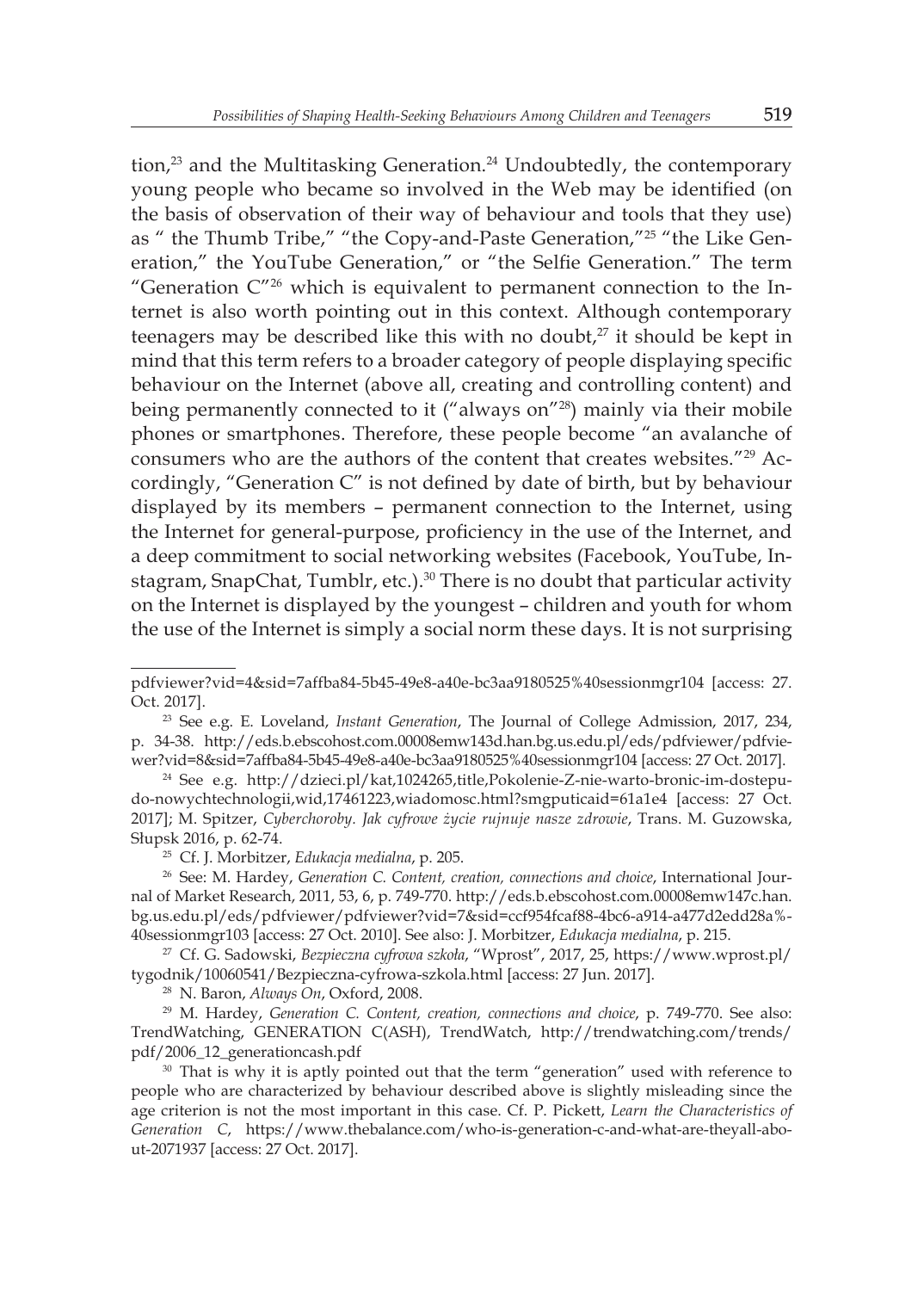since they have been accompanied by the virtual space "in their cognitive, leisure, and interactive activities<sup>"31</sup> from an early age and which consequently became the natural environment of their life. That is why Generation C is easily equated with Generation Z whose representatives grow up with technology in hand since the very first day of their life, which in turn causes that the Internet, mobile phones, and social networking websites constitute an indispensable element of their everyday functioning.

Taking into account the inaccuracies in terminology that were discussed above, it seems that this dilemma is solved by the term "Digital Natives" which, as a matter of fact, is attributed by some authors to the youngest generation (Z) on account of their permanent connection to the Internet and use of information technology during their whole life.<sup>32</sup> Apart from permanent use of the Internet, "Digital Natives" are characterized by communicating through digital media (80-120 text messages daily<sup>33</sup>), having unrestricted access to the Internet (which is kept in every pocket thanks to smartphones), and permanent interacting with peers via smartphone screens ("Digital Natives" sitting in a restaurant and sending text messages to each other can be easily observed).<sup>34</sup> Therefore, it can be stated that easy access to the Internet significantly influenced behaviour patterns of particular individuals and society.<sup>35</sup>

To confirm the tendency described above, it is worth quoting the latest statistics on the use of the Internet. According to the research carried out in 2016 by the NASK Research Institute<sup>36</sup> on a sample of 1394 students from 55 schools (2<sup>nd</sup> grades of middle school and secondary schools), 80% of the respondents used the Internet at home many times or all the time, whereas 39% used the Internet at school. 0.7% of the respondents did not use the Internet at all. People, who spent the most time online (5 hours and more) used for this purpose their mobile phones/smartphones (31.3%). It is obvious then that easy access to the Internet causes that teenagers use it much longer or all the time. It turns out that people who used the Internet on their laptops, in most cases, dedicated to this activity from 0 to 1 hour (27% of the respondents) or from 1 to 3 hours (24% of the respondents) per day.<sup>37</sup> The adolescents use the Internet most often for

<sup>31</sup> A. Wrońska, R. Lange, *Nastolatek jako użytkownik Internetu – społeczny wzorzec*, [In:] *Nastolatki wobec Internetu*, Ed. M. Tanaś, Warszawa 2016, p. 15.

<sup>32</sup> See: L. Schmidt, P. Hawkins, *Children of the tech revolution*, "The Sydney Morning Herald" www.smh.com.au/lifestyle/life/children-of-the-tech-revoultion-20090407-9yvt.html. After: H. Brotheim, *Introducing Generation* Z, American Jails, 2014, November/December, p. 16.

<sup>33</sup> A. Lenhart, S. Campbell, K. Purcell, *Teens and mobile phones*, Pew Research Institute, www. pewinternet.org/2010/04/20/teens-and-mobile-phones/ [access: 18 Dec. 2017].

<sup>34</sup> H. Brotheim, *Introducing Generation* Z, American Jails, 2014, November/December, p. 19.

<sup>35</sup> A. Wrońska, R. Lange, *Nastolatek jako użytkownik Internetu*, p. 15.

<sup>36</sup> Instytut Badawczy NASK, Raport z badania "Nastolatki wobec Internetu 3.0", NASK, Warszawa 2017.

<sup>37</sup> Ibidem, p. 10.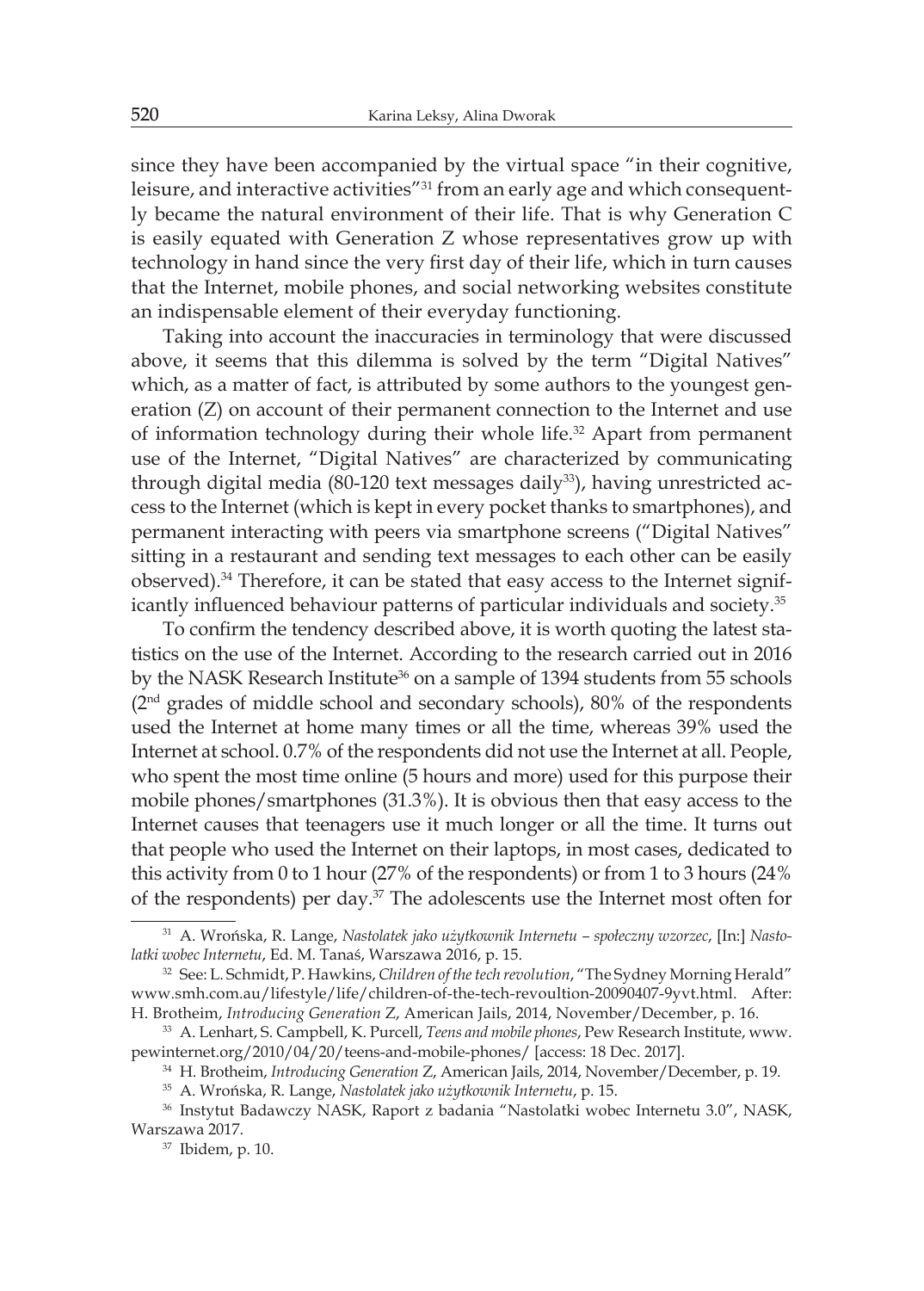communication, cognitive, and leisure purposes. Regarding communication, the research under analysis revealed that the respondents usually communicate with their school friends (67.7%) and friends from outside their school (59.9%) several times a day. At the same time, the proportion of the respondents who declare that they never communicate with their parents and teachers via the Internet amounts respectively to 56.9% and 58.7%.<sup>38</sup> With regard to results that were obtained, it is not astonishing that the respondents listed respectively: using social networking services, e.g. Facebook – 78.1%, staying in touch with friends (via instant messaging) – 68.7%, listening to music and watching films – 68.2% as the everyday purposes of using the Internet.<sup>39</sup> Similar results were obtained in a research on young people carried out in 2016 by the Polish Centre for Public Opinion Research (Centrum Badania Opinii Publicznej) and the Polish National Bureau for Drug Prevention (Krajowe Biuro ds. Przeciwdziałania Narkomanii) on a sample of 1724 secondary school students.<sup>40</sup> On the basis of these results, it was concluded that almost all respondents had access to the Internet at home (99%) and used the wireless Internet via smartphones, tablets, or laptops (in total 97%). On average, students sampled spent online four hours a day, and at the same time, 27% (of both boys and girls) declared that they used the Internet for 4-5 hours a day. Similarly as in the research of the NASK Institute, the respondents of the research under analysis dedicated most of the time they spent online to communicating with friends and exchanging text messages – 77%, listening to/downloading music – 73% and watching/downloading films/TV series  $-51\%$ .<sup>41</sup>

By reviewing statistics and American literature, it turns out that the tendencies concerning access to the Internet, patterns of online behaviour, and related characteristics and problems of the adolescents are similar on a global scale.42 However, taking into account the statistical data, it is worth paying attention to the fact that teenagers between 12-17 years of age and young adults between 18-29 years of age (in both groups 95% of the Internet users in September 2012) are the most active Internet users in the United States.<sup>43</sup> Moreover, according to research from 2014 and 2015 on the frequency of us-

<sup>41</sup> Cf. ibidem, p. 194.

<sup>42</sup> See e.g. J.M. Twenge, *Has the smartphone destroyed a generation?* The Atlantic, 2017, 320, 2, p. 58-65. http://eds.a.ebscohost.com.00008eh9150a.han.bg.us.edu.pl/eds/detail/detail? vid=2&sid=4ec7a548-3a444678a409b78357468bb2%40sessionmgr4006&bdata=Jmxhbmc9cGw mc2l0ZT1lZHMtbGl2ZQ%3d%3d#AN=124311558&db=a9h [access: 3 Jan. 2018].

<sup>43</sup> Pew Research Center, *Teens and Technology 2013*, http://www.pewinternet.org/files/ oldmedia/Files/Reports/2013/PIP\_TeensandTechnology2013.pdf [access: 14 Dec. 2017].

<sup>38</sup> Ibidem, p. 25-26.

<sup>39</sup> Cf. ibidem, p. 21.

<sup>40</sup> See M. Feliksiak, *Zainteresowania i aktywności*, [In:] *Konsumpcja substancji psychoaktywnych przez młodzież – Młodzież 2016*, Eds. M. Grabowska, M. Gwiazda, Warszawa 2017, p. 190-202.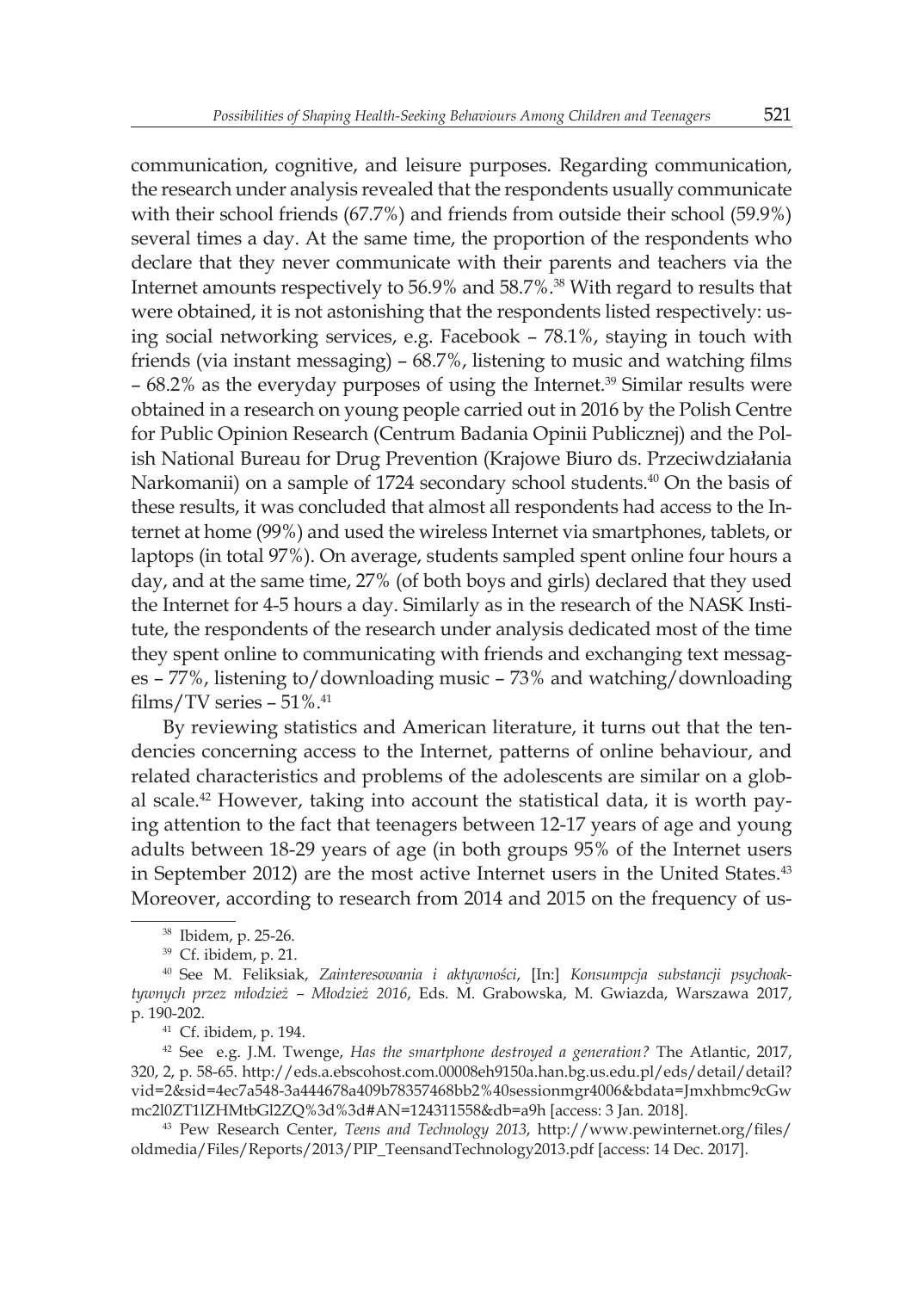ing the Internet by American teenagers (13-17 years of age), 92% of them use the Internet everyday, including: almost constantly – 24%, several times a day – 56%, about once a day – 12%. Most of the respondents (73%) have access to the Internet via their mobile phones, especially smartphones.<sup>44</sup>

With no doubt, the great technological progress and permanent accessibility of virtual reality carry numerous consequences for "Digital Natives'" biopsychosocial functioning and style and quality of life. Perhaps it may be stated that owing to new technologies, the process of adolescence of contemporary children and young people is characterized by a completely new and different quality which, however, may be considered in two ways – as development chances and threats, especially for the youngest Internet users. The excessive use of the Internet by the youngest should not be limited only to the negative aspects for "[…] it is a mistake to think that any technological innovation produces effects of only one type"<sup>45</sup> and therefore, both the positive and the negative traits of "Digital Natives/Generation Z" are worth mentioning. In accordance with the source literature, among the positive aspects there are:

– openness, tolerance, respect for personal freedom and freedom of choice;

– attention to social justice and principles of democracy;

– agency/causative power, orientation to cooperation and dialogue;

– creativity, innovation, quickness of action;

– independence and autonomy in thinking and acting;

– expressiveness, the ability to express one's views;

– intelligence, faster development of cognitive functions (in comparison to previous generations);

– the ability to establish new forms of communication and human relationships;

– the ability to search for information, information management;

– very high self-esteem;<sup>46</sup>

– fluency in English;

– willingness to travel, experience adventures;

– hedonism;

– using the Internet for the purpose of socialization, establishing international relations.<sup>47</sup>

<sup>44</sup> Pew Research Center, *Teens, Social Media & Technology Overview 2015. Smartphones Facilitate shifts in communication landscape for teens*, http://www.pewinternet.org/files/2015/04/PI\_TeensandTech\_Update2015\_0409151.pdf [access: 14 Dec. 2017].

<sup>45</sup> N. Postman, *Technopol. Triumf techniki nad kulturą*, Warszawa 2004, p. 16. After: J. Morbitzer, *Edukacja medialna*, p. 224.

<sup>46</sup> Cf. H. Tomaszewska, *Młodzież, rówieśnicy i nowe media. Społeczne funkcje technologii komunikacyjnych w życiu nastolatków*, Warszawa 2012, p. 136-137.

<sup>47</sup> Cf. G. PrakashYadav, J. Rai, *The Generation Z and their Social Media Usage: A Review and a Research Outline*, Global Journal of Enterprise Information System, 2017, 9, 2, p. 110-116.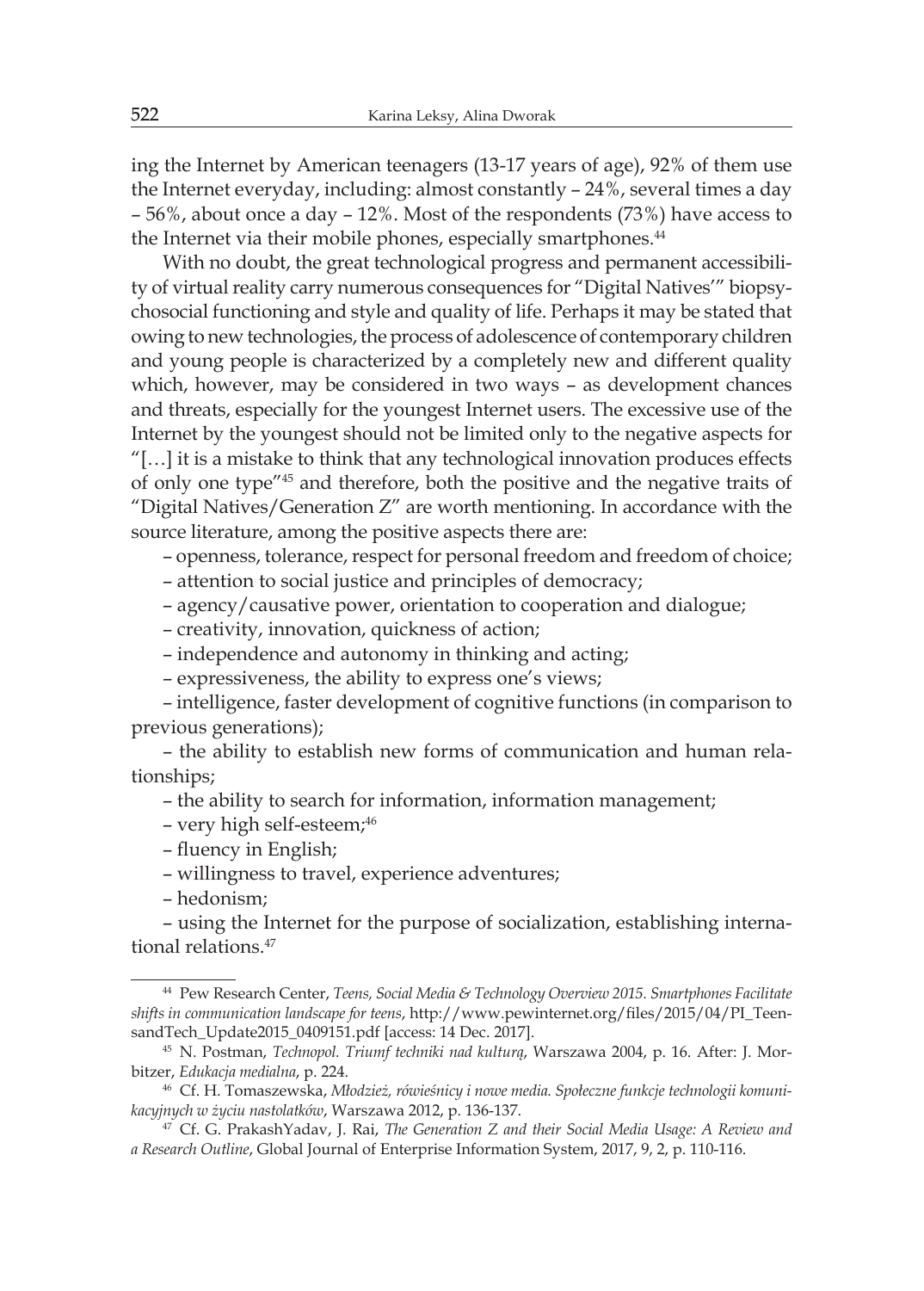At the same time, regardless of chances and opportunities which are provided by information technology for is users, numerous threats related to its excessive use are indicated. Among negative traits of the generation so strongly involved in virtual reality there are:

– uncritical acquirement of knowledge form the Internet, orientation to obtaining information quickly (and at the same time, sharing knowledge/ information on the Internet);

– demonstrating great need for keeping in touch with peers, but mainly via social networking websites;

– lack of patience, absent-mindedness, lower ambitions in comparison to the previous generation;

– attention deficit disorder and pocket-vibration syndrome;

– narcissism and individualism; the need for being popular which leads to spending more time on social networking websites;

– strong subordination to dominant trends and popular culture, orientation to consumerism;

– lack of a system of values;

– lack of interests and plans for the future;

– lack of sense of their own and other people's privacy;

– arrogant, controversial, and sometimes aggressive behaviour (new media are used for cyberstalking);

– addiction to new media which is the cause of psychosocial problems, depression, suicide attempts, worse school and professional achievements among young people.<sup>48</sup>

Perhaps the above-mentioned positive and negative traits of "Digital Natives" generation are only some examples but nevertheless, they seem to be sufficient to become aware of the power of new technology and its enormous influence on everyday functioning of contemporary man. The awareness of the two types of influence that electronic media have on children and teenagers is especially important to parents, teachers, and health promoters. In their positive dimension, digital tools can and should be used for developmental stimulation, making the education process more attractive, and making it easier for the disabled and people with chronic condition or developmental deficit to get an education.<sup>49</sup> Additionally, new media can be used as a part

<sup>48</sup> Cf. H. Tomaszewska, *Młodzież, rówieśnicy i nowe media,* p. 136-137; H. Brotheim, *Introducing Generation* Z, American Jails, 2014, November/December, p. 19; G. PrakashYadav, J. Rai, *The Generation Z*, p. 110-116.

<sup>49</sup> Cf. K. Borzucka-Sitkiewicz, K. Leksy, *ICT w edukacji, profilaktyce i terapii – przykłady dobrych praktyk*, Studia Edukacyjne, 2018, 1. See also: N. Walter, *Wykorzystanie technologii informacyjno-komunikacyjnych we wspomaganiu komunikowania się dziecka z niepełnosprawnością*, [In:] *Świat małego dziecka. Przestrzeń instytucji, cyberprzestrzeń i inne przestrzenie dzieciństwa*, Eds. H. Krauze-Sikorska, M. Klichowski, Poznań 2017, p. 369-378; M. Klichowski, T. Przybyła, *Does cyberspace increase*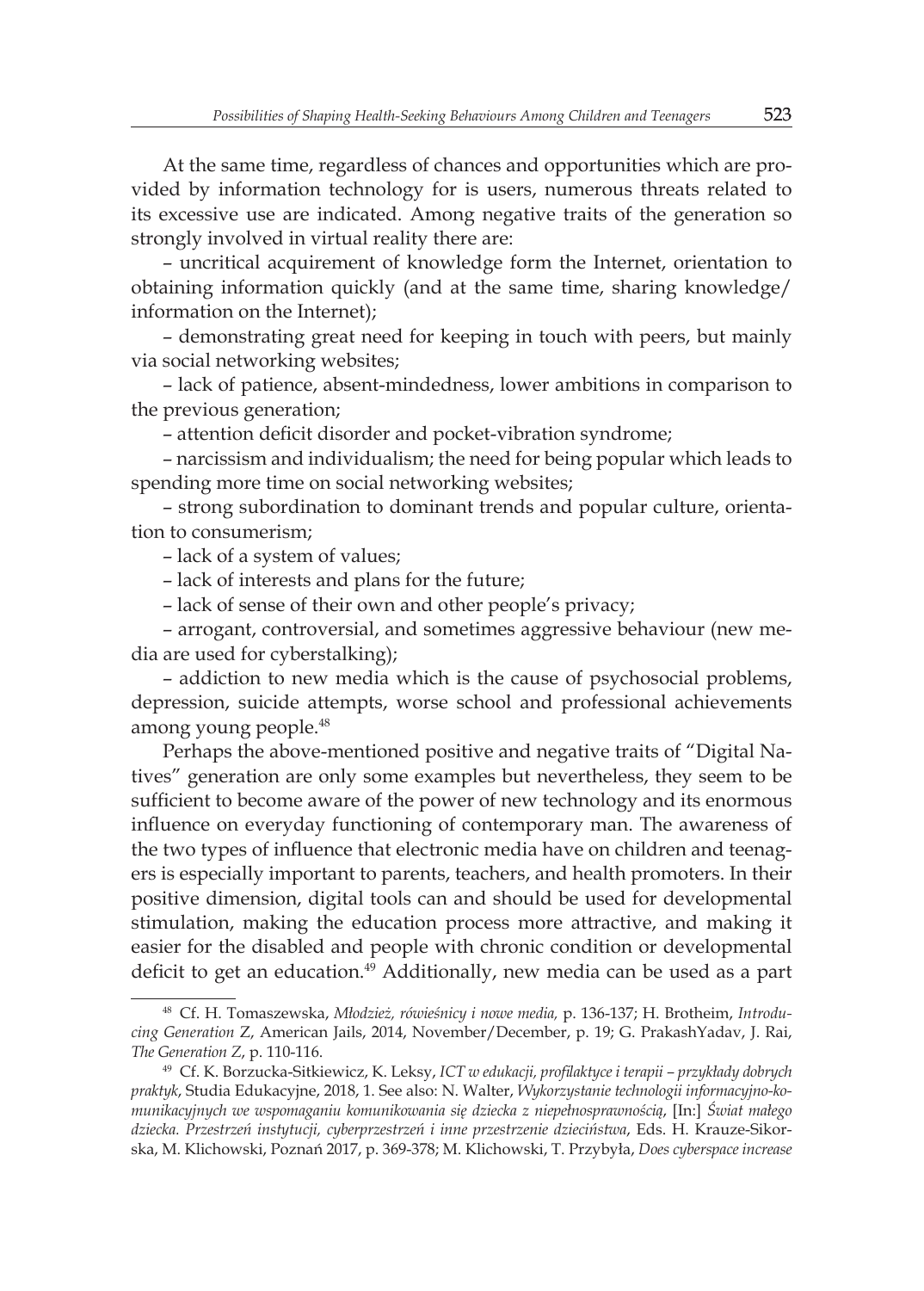of preventive interventions through supporting readaptation and compensation processes.<sup>50</sup> On the other hand, adults must keep in mind the threats and potential negative consequences of (ab)using new media by the youngest. Above all, as Ewa Marynowicz-Hetka notices, it may be assumed that electronic media will not make it easier for a child to adopt prosocial attitudes and develop relationships as they will not facilitate direct dialogue and interpersonal communication. On the contrary, they can cause the weakening of human relationships, they can also lead to loneliness and family disintegration within the emotional sphere. It happens more and more often that television, computers, or tablets "fulfill the blank which arose as a result of a child's lack of direct interactions with the loved ones, the emptiness of everyday life."<sup>51</sup> Moreover, the phenomenon of problematic use of digital tools or even addiction to them among the adolescents is clearly visible these days.<sup>52</sup> Even though there is no consensus among the researches examining this issue as for its essence, it usually becomes a part of the so-called behavioral addictions.<sup>53</sup>

The contemporary young generation grows up in the world of intense socio-cultural changes, one of their most important indicators is radical scientific and technological and information and communication progress. These phenomena undoubtedly determine the environment and lifestyle of the adolescents. Health-seeking behaviours, which are recognized as those which "in the light of contemporary medicine usually provoke particular (positive or negative) health effects"<sup>54</sup> are one of its fundamental elements. In the context of life span and its quality, it is essential to shape health-seeking behaviours which favour good state of mind and general health increasing its potential and which, at the same time, protect from risks or which help to restore health.<sup>55</sup> With reference to "Digital Natives" Generation, it requires not only complex and multidimensional actions that promote healthy lifestyle, but also preventive actions inscribed in the field of health education, which should be a process that occurs in family and teaching environment as well as in a wider social environment at a local and then national level.

*young children's numerical performance? A brief overview from the perspective of cognitive neuroscience,* [In:] Ibidem, p. 425-444.

<sup>50</sup> A. Watkins, *Technologie informacyjne i komunikacyjne w edukacji włączającej. Rozwój dziedziny i nowe możliwości w państwach europejskich*, http://www.europeanagency.org/publications/ereports [access: 25 Jul. 2017]

<sup>51</sup> E. Marynowicz-Hetka, *Pedagogika społeczna*, p. 530-531.

<sup>52</sup> Por. M. Jędrzejko, D. Morańska, *Cyfrowi Tubylcy*, p. 279.

<sup>53</sup> S. Wójcik, *Zagrożenia dzieci i młodzieży w Internecie*, [In:] *Dzieci się liczą 2017. Raport o zagrożeniach bezpieczeństwa i rozwoju dzieci w Polsce*, Dziecko Krzywdzone. Teoria, badania, praktyka, 2017, 1, 16, p. 281. See also: M.Z. Jędrzejko, B.P. Rosik, M. Kowalski (Eds.), *Uzależnienia behawioralne. Wybrane aspekty*, Pułtusk – Warszawa 2015.

<sup>54</sup> B. Woynarowska, *Edukacja zdrowotna. Podręcznik akademicki*, Warszawa 2008, p. 52.

<sup>55</sup> Ibidem, p. 53.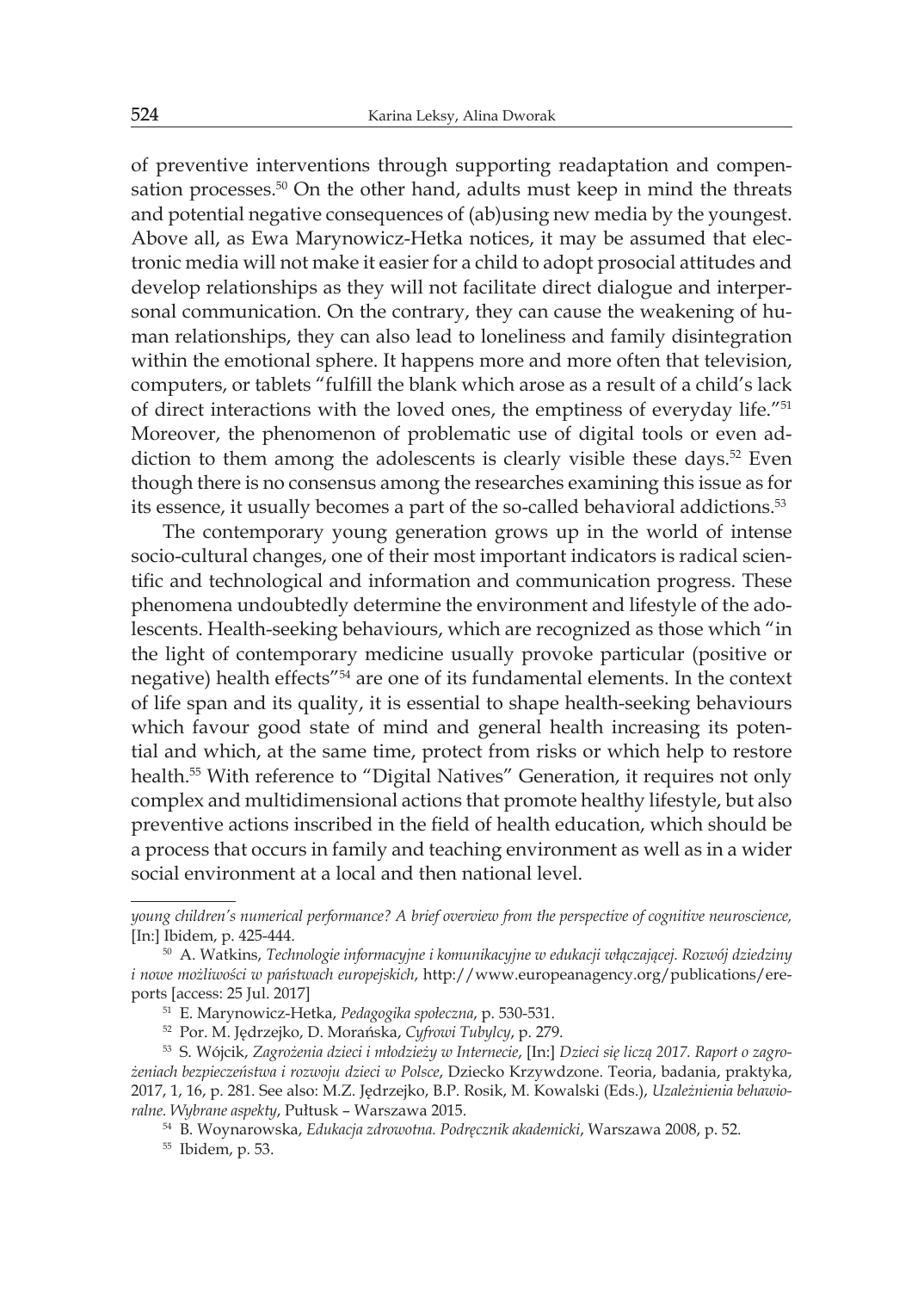In the context of digital technology domination, special significance in shaping health-seeking behaviours of the youngest generation is attributed to family. Contemporary family undergoes changes towards knowledge society, which forces parents to prepare themselves for new challenges. Mass media are present in every family's life wielding influence on many everyday activities and providing its members with both real and fictional world. In the era of dynamic development of media, family constitutes the foundation of shaping appropriate child–media relations.<sup>56</sup> The role of media in a family is conditioned by the level of pedagogical culture of parents. Family media education, which is a process of acquiring by a child desirable behaviour patterns, including patterns of using the media, should begin at an early age. Developing media competence constitutes the process of shaping educational, custodial, and cultural attitudes, and gaining and acquiring knowledge of electronic media.<sup>57</sup> In the context of social development, it is worth noticing that children prepare themselves for living in a society in which media/interpersonal communication is and will be more and more common. Therefore, appropriate parent–child, child–media, parent–media relations should help families in acquiring skills of rational and selective use of contemporary digital goods.

Regarding shaping health-seeking behaviours among children and teenagers of the digital generation, school environment plays a crucial role. Contemporary education should make an effort to meet the needs of contemporary society and adjust to the needs and abilities of the new media generation. It is essential to educate children for media reception instead of focusing solely on learning how to operate new technologies.<sup>58</sup> As Anna Andrzejewska reports, "Contemporary school, apart from providing comprehensive development of students' personality, has to prepare them for living in the contemporary world."<sup>59</sup> Consequently, the issue of media competence and introduction of media education as a separate curricular subject are found within the range of interests of educationalists, teachers, and politicians. Such education should supply solid knowledge and skills for children, adolescents, and parents, which would enable conscious and critical reception of media, and contribute to "appropriate reception of media and using media as tools for communicat-

<sup>56</sup> A. Andrzejewska, *Dzieci i młodzież w sieci zagrożeń realnych i wirtualnych. Aspekty teoretyczne i empiryczne*, Warszawa 2014, p. 250.

<sup>57</sup> J. Izdebska, *Dziecko w świecie mediów elektronicznych. Teoria, badania, edukacja medialna*, Białystok 2007, p. 255-256.

<sup>58</sup> J. Dobrołowicz, *Wielka potrzeba edukacji medialne*j, [In:] E*dukacja medialna w kształceniu wczesnoszkolnym*, Ed. Z. Zbróg, Kielce 2008, p. 6.

<sup>59</sup> After: A. Andrzejewska, *(Nie)bezpieczny komputer – od euforii do uzależnień*, Warszawa 2008, p. 52.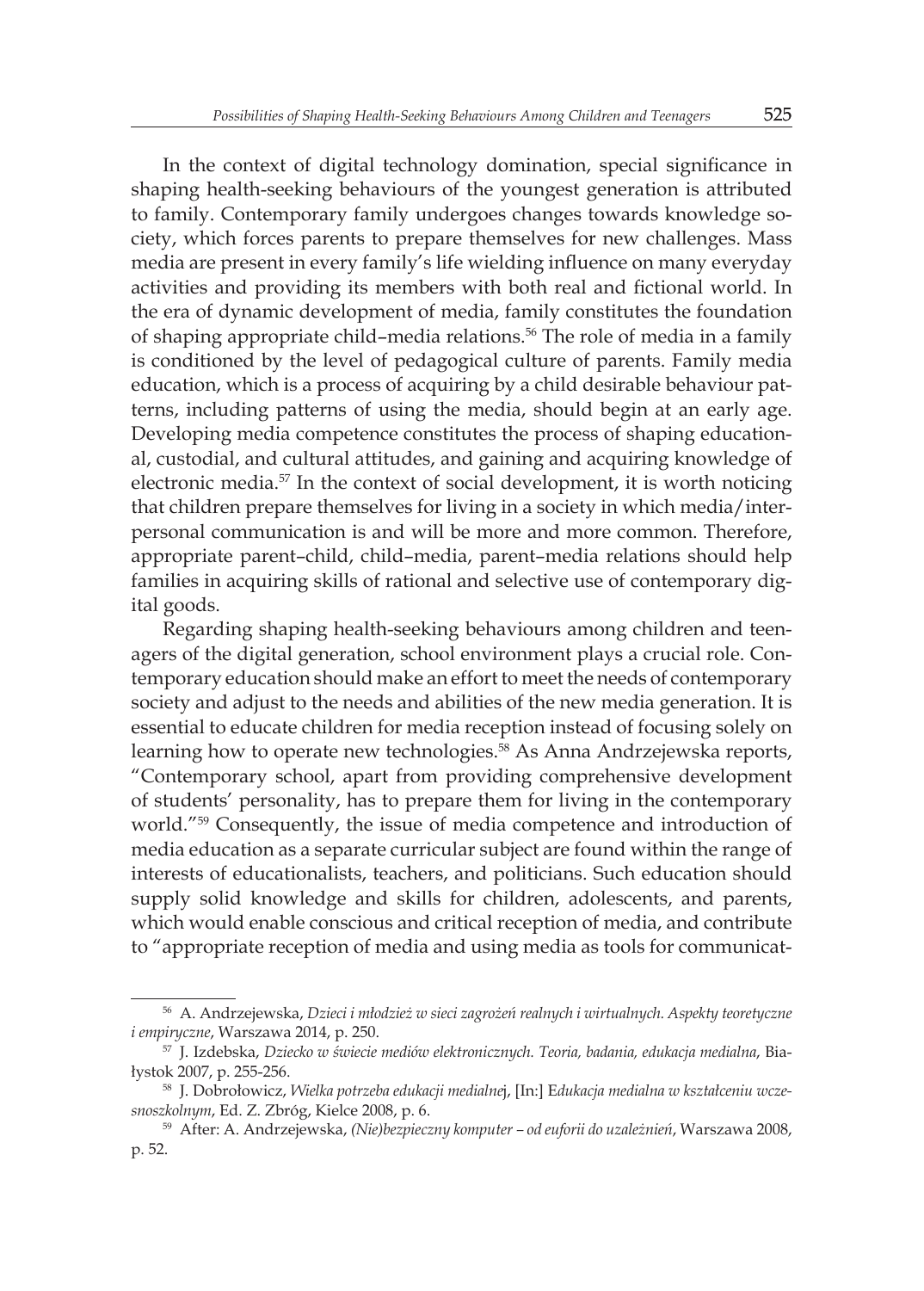ing, learning, gaining, gathering, and processing information"<sup>60</sup> It is particularly relevant to acquire media competence, which " cover a group of skills of instrumental nature which concern media management and knowledge of media influence on perceptiveness and imagination […], thinking, creativity and reflection, and social interactions."<sup>61</sup>

It is worth pointing out that shaping individuals that will be able to live in a information society is one of the objectives of contemporary school, work during classes should support searching, preparing, and processing information, including information coming from the sources of information and communication technologies. Contents that appear together with technological progress generate a new concept: "network thinking," which is characterized by changeability and information richness, and the student–teacher relation is enriched with the Web (online teaching). $62$  Consequently, together with the changes that we are experiencing, teachers' competences are also changing. Well-educated teaching staff, teachers supplied with information<sup>63</sup> and media64 competence, who prepare students for conscious and critical reception of media, have to steer the teaching process in a way which will cause that young generation will not be afraid of new challenges. At the same time, such teachers should have knowledge of potential threats which are brought by new technologies. Therefore, continuing education, which offers teachers an opportunity for gaining current knowledge, following information and technological progress, and sharing knowledge appropriate for current needs with their students, becomes absolutely necessary.

In preventing children and adolescents from adopting risky behaviours related to new technology, one should not forget about the prevention and education, whose effectiveness – as Krzysztof Ostaszewski states – depends on the use of scientific knowledge in practice. Risky behaviours are part of psychosocial development of children and adolescents. In this case, prevention does not mean their absolute elimination, but conveying knowledge/ information that give possibilities of achieving aims and satisfying life

<sup>60</sup> B. Krzesińska-Żach, *Edukacja medialna dziecka w rodzinie – wybrane aspekty*, [In:] *Dziecko i media elektroniczne – nowy wymiar dzieciństwa*, vol. 1, Eds. J. Izdebska, T. Sosnowski, Białystok 2005, p. 54.

<sup>61</sup> A. Serdyński, *Kompetencje informatyczno-medialne nauczyciela*, Szczecin 2007, p. 40.

<sup>62</sup> A. Andrzejewska, *Dzieci i młodzież w sieci zagrożeń*, p. 241-243.

<sup>&</sup>lt;sup>63</sup> Information competence is defined as "the ability of an individual to use computer equipment skillfully, to use it suitably for their needs, including using it for work purposes." After: A. Serdyński, *Kompetencje informatyczno-medialne*, p. 40.

<sup>64</sup> Wacław Strykowski perceives media competence as "a harmonious composition of knowledge, understanding, judging, and using media skilfully." After: W. Strykowski, *Kompetencje medialne: pojęcie, obszary, formy kształcenia,* [In:] *Kompetencje medialne społeczeństwa wiedzy*, Eds. W. Strykowski, W. Skrzydlewski, Poznań 2004, p. 33.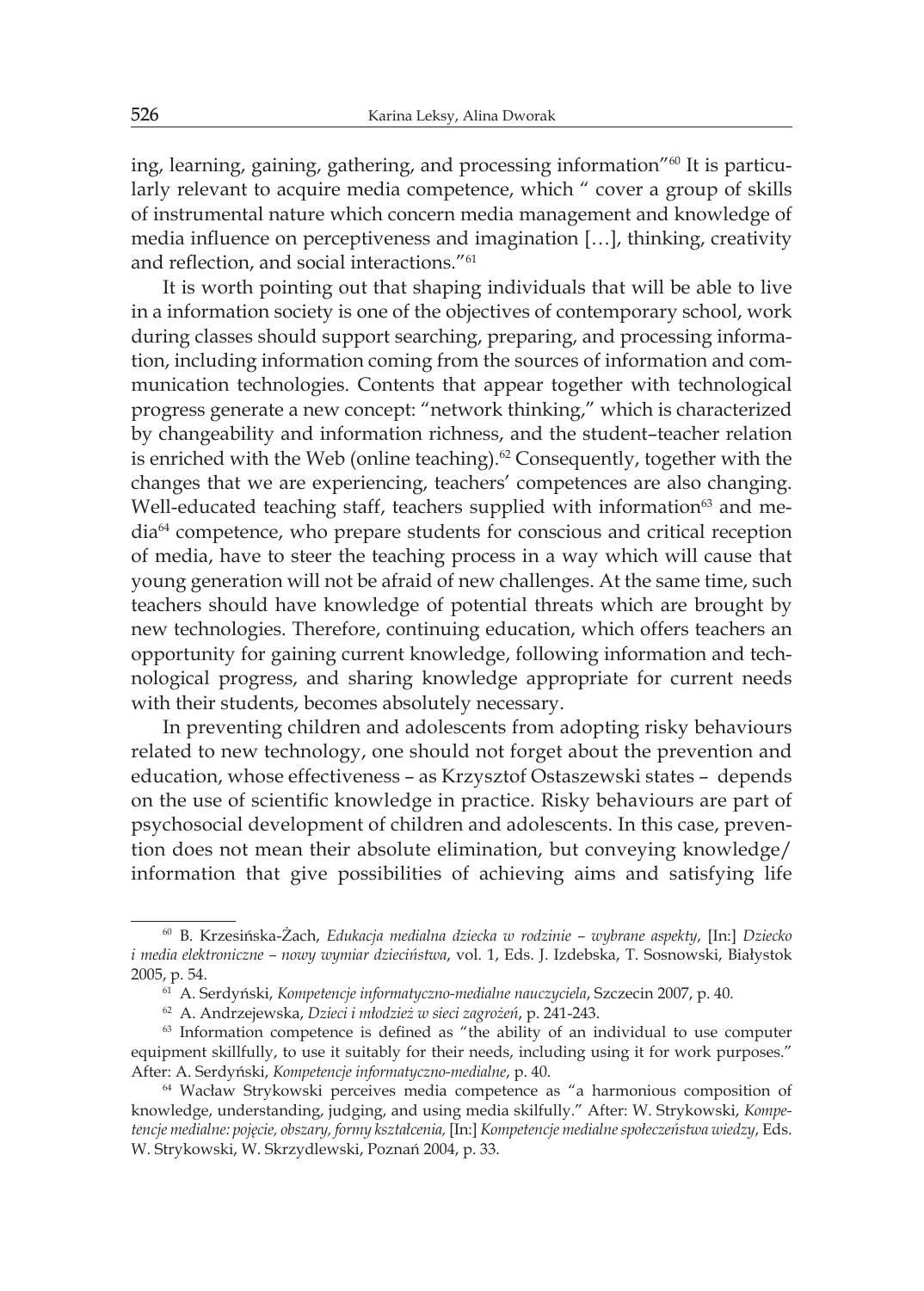needs to young generation.<sup>65</sup> Prevention is a term that describes various actions which can be educational, therapeutic, and recreational. Appropriate prevention includes actions in the field of education, information, providing alternatives, early intervention, and health-oriented policy.<sup>66</sup> The prevention is not a remedial action, it is of protective nature and means taking conscious actions to counteract problems and stop them from appearing. Possessing knowledge about risk factors of a particular disease/risky behaviours or health problems, which will determine the type of prevention, is the starting point for preventive actions.<sup>67</sup>

The contemporary approach to prevention departs from the negative model, which is based on prohibition and restriction, to the benefit of the positive model which is oriented to developing strong points of an individual and shaping their personal resources. Modern positive prevention should consider three elements: it should strengthen resources, improve relations with others, and influence the creation of favourable atmosphere at school or university.<sup>68</sup> According to Zbigniew Gaś, positive approach to prevention is based on supposition, one should not only prevent symptoms, but also focus on supporting and helping people in developing their life skills and resourcefulness.69 The conception of positive prevention assumes that preventing behaviours that are risky and harmful for health should be oriented to: supporting positive development of behaviours; creating a favourable school environment; supporting parents and family; boosting young people's self-esteem; including them in social activity; developing constructive interests; developing spiritual strength, life skills and competencies which are activated in a high risk situation.<sup>70</sup>

In preventing new addictions, health promotion and health education cannot be omitted as well. Together with prevention, they are accessible to everyone and their moderate financial outlays will bring real savings to the state's budget by means of reducing costs of treatment, care, and physiotherapy. Health promotion and health education are directed to individuals, communities, and society with the aim of supporting them in health activities, including creating health-friendly environments. Simultaneously, actions for health which are carried out by health promotion programmes require appro-

<sup>65</sup> K. Ostaszewski, *Edukacja w zapobieganiu zachowaniom ryzykownym*, [In:] *Edukacja zdrowotna*, Ed. B. Woynarowska, Warszawa 2017, p. 440.

<sup>66</sup> E. Krzyżak-Szymańska, A. Szymański, *Nowe wyzwania profilaktyki w kontekście zagrożeń dzieci i młodzieży*, [In:] *Zagrożenia cyberprzestrzeni i świata wirtualnego*, Ed. J. Bednarek, A. Andrzejewska, Warszawa 2014, p. 199-200.

<sup>67</sup> K. Ostaszewski, *Edukacja w zapobieganiu*, p. 114-115.

<sup>68</sup> N. Ogińska-Bulik, *Uzależnienia od czynności. Mit czy rzeczywistość*, Warszawa 2010, p. 193.

<sup>69</sup> Z. Gaś, *Profilaktyka w szkole*, Warszawa 2006, p. 31.

<sup>70</sup> After: K. Ostaszewski, *Edukacja w zapobieganiu*, p. 114-115.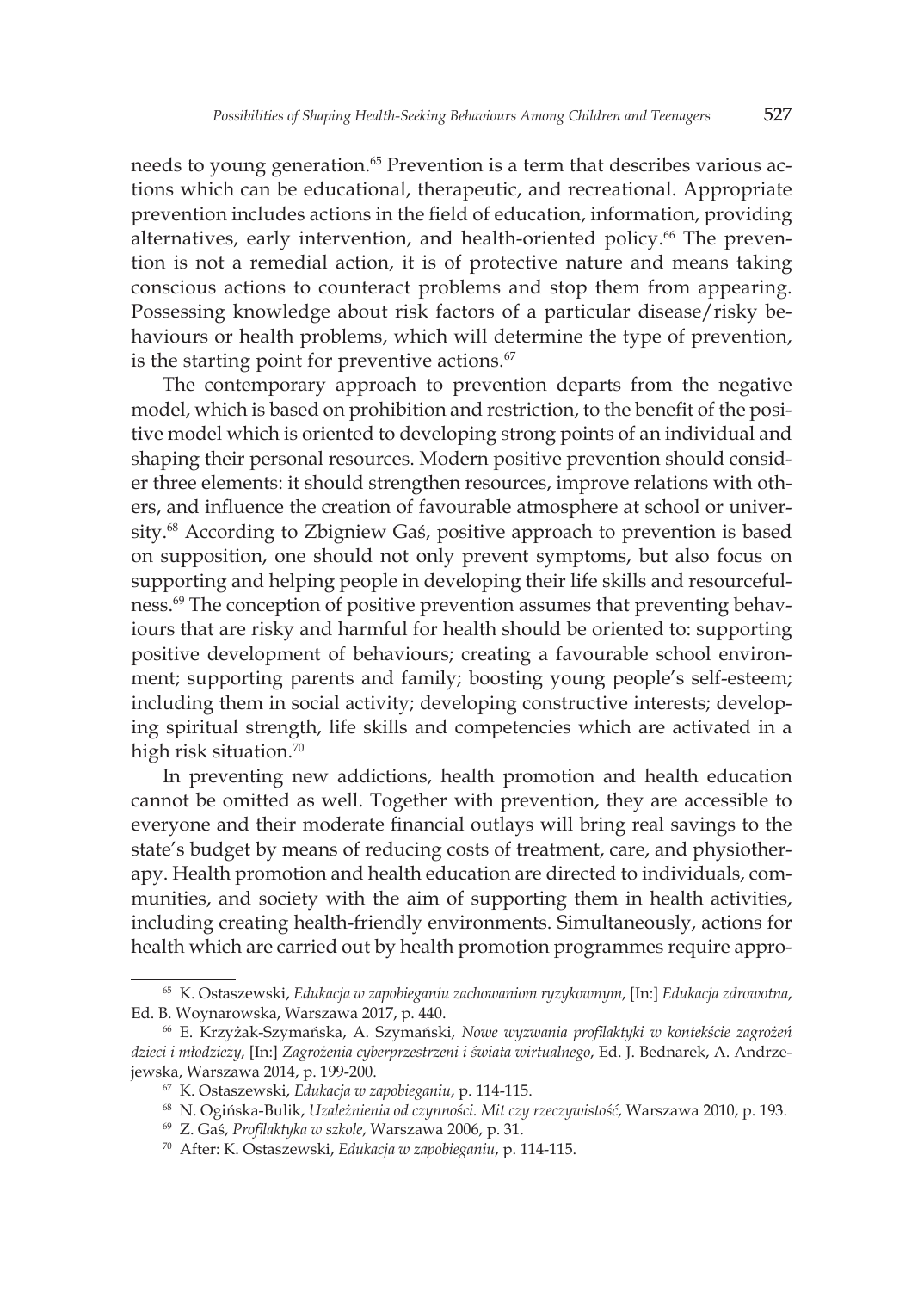priate competence which is gained through health education. World Health Organization describes health education as "conscious creation of learning possibilities that include various forms of communication in order to increase health literacy, knowledge, and development of life skills which favour health of individuals and communities, health education not only provides information, but also strengthens motivation, skills, and personal effectiveness which are all essential for taking actions in favour of health."<sup>71</sup> From among various models and conceptions of health education, the one provided by WHO seems to be the most appropriate and possible to apply in the process of shaping health-seeking behaviours in "Digital Natives" generation. Definitions of health education highlight its essential characteristics among which one should enumerate: learning which should be understood as activity and involvement of those who participate in health education; a lifetime process, regularity of its effects and their planning; influence on both an individual and a group, on healthy and sick people in order to increase their competence; freedom of participation which is understood as acting of one's own free will and with full understanding and acceptance of activities that are taken as a part of health education; and interdisciplinary approach of health education.<sup>72</sup>

Health education aspires to change both individual behaviour and social action of people. In order to cope with it, it is necessary to change the conditioning of behaviours and actions. Therefore, the process of health education consists in modification of determinants of individual behaviours, such as knowledge of the receivers, their consciousness, beliefs, attitudes, skills, and self-efficacy.<sup>73</sup> Educating and sensitizing young generation to threats which result from adopting harmful and risky behaviours uses information strategy by which young people gain knowledge about the effects of risky and harmful behaviours. Despite an increase of knowledge about threats resulting from behaviours that are harmful for health, a change of these behaviours was not achieved in many educational programmes. As Irena Heszen-Niejodek provides, such divergence between knowledge and inappropriate behaviours is called "a cognitive approach drama."74 Knowledge itself, information conveyed with the use of expository methods, in which the receiver's activity is reduced to listening or watching, are not sufficient in educational action. In order to increase the effectiveness of information strategies, it is necessary to use the knowledge about conditions that are essential for shaping cogni-

<sup>71</sup> See: B. Woynarowska, *Terminologia, cele i koncepcje współczesnej edukacji zdrowotnej*, [In:] *Edukacja zdrowotna*, p. 96.

<sup>72</sup> B. Woynarowska, *Edukacja zdrowotna – podstawy teoretyczne i metodyczne*, [In:] Ibidem, p. 102-103.

<sup>73</sup> D. Cianciara, *Zarys współczesnej promocji zdrowia*, Warszawa 2010, p. 104-105.

<sup>74</sup> I. Heszen-Niejodek, *Promocja zdrowia – próba systematyzacji z perspektywy psychologa*, Promocja Zdrowia. Nauki Społeczne i Medyczne, 1995, 2(5-6), p. 7-21.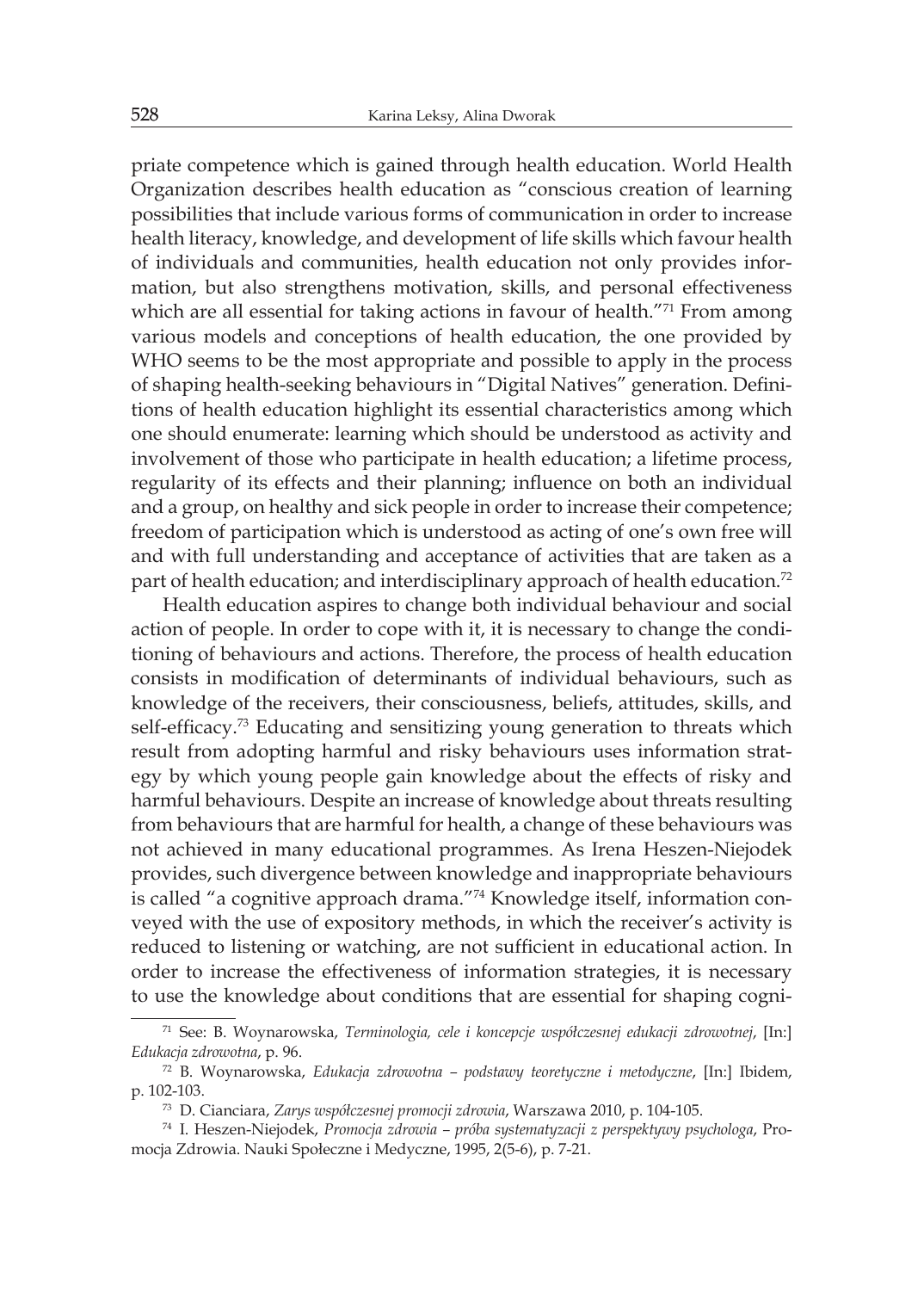tive processes which directly condition behaviour.<sup>75</sup> Health promotion and health education that are directed to children and adolescents include crucial elements, such as developing social and cognitive skills, shaping mental toughness, and making choices that are beneficial for health. Prevention programmes aiming at reducing the risk of development of new addictions should consider issues related to experiencing emotions, stress, interpersonal skills, and skills of discovering and shaping personal resources.<sup>76</sup>

Janusz Morbitzer underlines that although people become more and more influenced by new digital technologies, it is still fundamental to invoke traditional values, positive models, and honest interpersonal relations, especially in everyday pedagogical practice, education, and socialization. Education and upbringing in digital world equals with maintaining balance between "technological and cultural aspect of the development of the charges," and being able to recognize both positive and negative aspects of the presence of adolescents in media space.<sup>77</sup> "Thus, the art of education and upbringing at school, in a family, and any other places in which these processes occur, consists today in recognizing threats which may be caused by new technologies that enter our lives quite rapidly, and supporting making use of all chances and possibilities created by information society."<sup>78</sup>

The position of electronic media in everyday life of children and teenagers, related patterns of behaviour, and health and development consequences require taking diversified actions the essence of which would consist not so much in introducing new methods of therapy as in raising social self-awareness of new threats with simultaneous ability to shape habits of appropriate use of contemporary civilization "goods." In accordance with the rule that "prevention is better than cure," it is necessary to take early efforts that would aim at minimizing risks of excessive involvement in compulsive behaviours mainly among the young generation. Undoubtedly, preventing negative phenomena that result from improper use of digital technology requires an interdisciplinary approach on the one hand, but on the other hand it constitutes a particularly important and current challenge for contemporary educationalists, and pedagogical research and for appropriate solutions for pedagogical practice.

## **BIBLIOGRAPHY**

Andrzejewska A., *(Nie)bezpieczny komputer – od euforii do uzależnień*, Wydawnictwo Akademii Pedagogiki Specjalnej, Warszawa 2008.

<sup>75</sup> K. Ostaszewski, *Edukacja w zapobieganiu*, p. 440-441.

<sup>76</sup> N. Ogińska-Bulik, *Uzależnienia od czynności*, p. 194-195.

<sup>77</sup> J. Morbitzer, *Edukacja medialna*, p. 224.

<sup>78</sup> M.J. Szymański, *Socjologia edukacji. Zarys problematyki*, Kraków 2013, p. 136.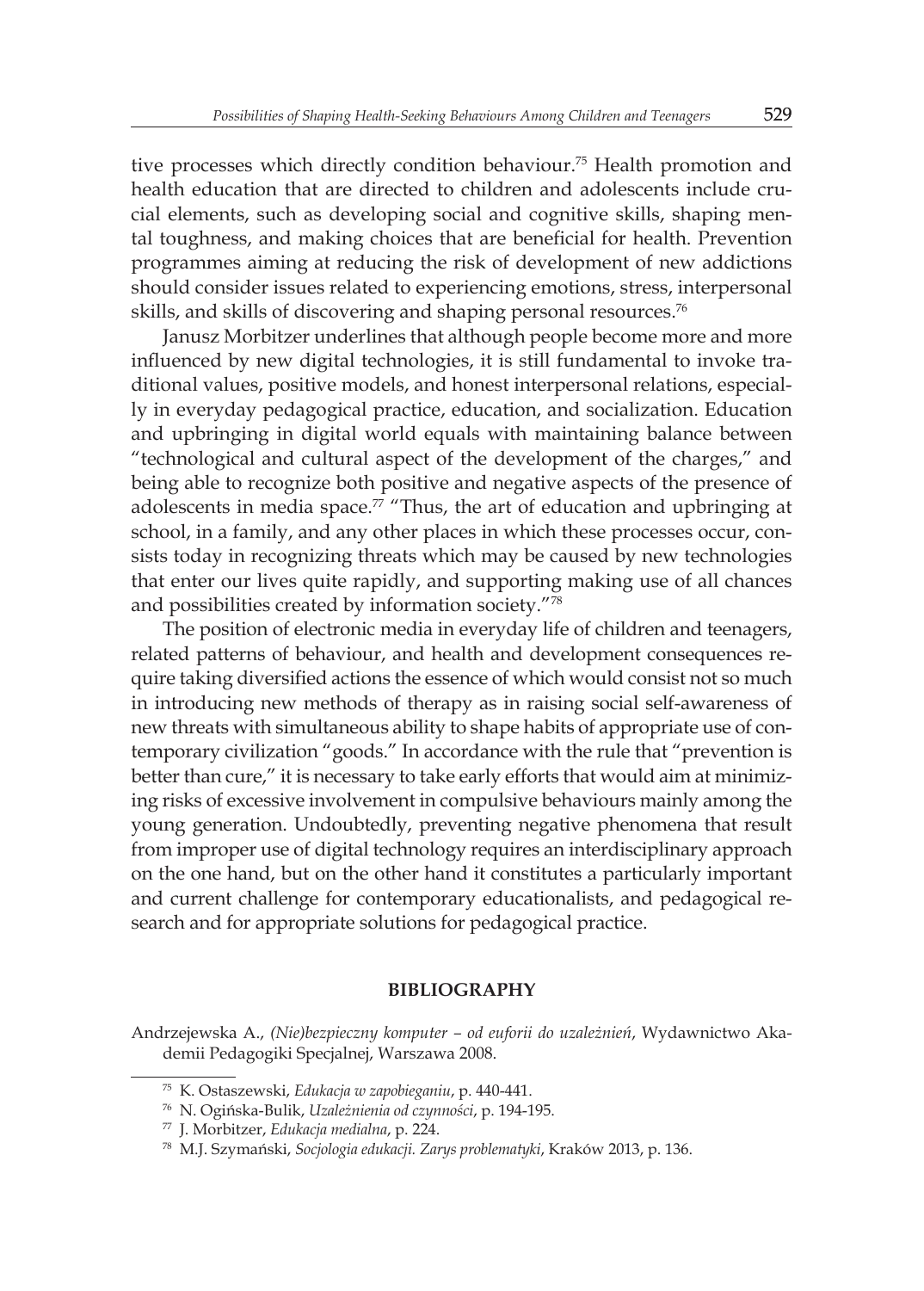Andrzejewska A., *Dzieci i młodzież w sieci zagrożeń realnych i wirtualnych. Aspekty teoretyczne i empiryczne*, Wydawnictwo DIFIN, Warszawa 2014.

Baron N., *Always On*, Oxford University Press, Oxford, 2008.

Borzucka-Sitkiewicz K., Leksy K., *ICT w edukacji, profilaktyce i terapii – przykłady dobrych praktyk*, Studia Edukacyjne, 2018, 1.

Brotheim H., *Introducing Generation Z*, "American Jails" 2014, November/December. http://eds.b.ebscohost.com.00008emw147c.han.bg.us.edu.pl/eds/pdfviewer/pdfviewer?vid=2&sid=ccf954fc-af88-4bc6-a914-a477d2edd28a%40sessionmgr103 [access 27. Oct.2017].

Cianciara D., *Zarys współczesnej promocji zdrowia*, Wydawnictwo PZWL, Warszawa 2010.

Dobrołowicz J., *Wielka potrzeba edukacji medialnej*, [In:] *Edukacja medialna w kształceniu wczesnoszkolnym*, Ed. Z. Zbróg, Wydawnictwo Pedagogiczne ZNP, Kielce 2008.

- *Encykolpedia PWN*, Warszawa 1999.
- Fatyga B., *Dzicy z naszej ulicy. Antropologia kultury popularnej* (wydanie drugie poprawione), Ośrodek Badań Młodzieży, Instytut Stosowanych Nauk Społecznych, Uniwersytet Warszawski, Warszawa 2005.
- Feliksiak N.M., *Zainteresowania i aktywności*, [In:] *Konsumpcja substancji psychoaktywnych przez młodzież – Młodzież 2016*, Eds. M. Grabowska, M. Gwiazda, CBOS, Krajowe Biuro ds. Przeciwdziałania Narkomanii, Warszawa 2017.
- Gaś Z., *Profilaktyka w szkole,* Wydawnictwa Szkolne i Pedagogiczne, Warszawa 2006.
- Griese H.M., *Socjologiczne teorie młodzieży. Wprowadzenie*, Trans. J. Dąbrowski, Oficyna Wydawnicza Impuls, Kraków 1996.
- Hardey M., *Generation C. Content, creation, connections and choice*, International Journal of Market Research, 2011, 53, 6. http://eds.b.ebscohost.com.00008emw147c.han.bg.us. edu.pl/eds/pdfviewer/pdfviewer?vid=7&sid=ccf954fc-af88-4bc6-a914-a477d2edd28a%40sessionmgr103 [access: 27. Oct. 2017].
- Heszen-Niejodek I., *Promocja zdrowia próba systematyzacji z perspektywy psychologa*, Promocja Zdrowia. Nauki Społeczne i Medyczne, 1995, 2(5-6).
- Hildebrandt-Wypych D., *Pokolenia młodzieży. Próba konceptualizacji*, Przegląd Pedagogiczny, 2009, 2(10).
- http://dzieci.pl/kat,1024265,title,Pokolenie-Z-nie-warto-bronic-im-dostepu-do-nowych -technologii,wid,17461223,wiadomosc.html?smgputicaid=61a1e4 [access: 27. Oct. 2017].
- Instytutu Badawczego NASK, *Raport z badania "Nastolatki wobec Internetu 3.0"*, NASK, Warszawa 2017.
- Izdebska J., *Rodzina dziecko telewizja. Szanse wychowawcze i zagrożenia* TV, Wydawnictwo Uniwersyteckie Trans Humana, Białystok 2000.
- Izdebska J., *Dziecko w świecie mediów elektronicznych. Teoria, badania, edukacja medialna*, Wydawnictwo Uniwersyteckie Trans Humana, Białystok 2007.
- Jędrzejko M., Morańska D., *Cyfrowi Tubylcy. Socjopedagogiczne aspekty nowych technologii*  cyfrowych, Wydawnictwo Wyższej Szkoły Biznesu w Dąbrowie Górniczej i Oficyna Wydawnicza ASPRA-JR, Dąbrowa Górnicza – Warszawa 2013.
- Jędrzejko M.Z., Rosik B.P., Kowalski M. (Eds.), *Uzależnienia behawioralne. Wybrane aspekty*, Akademia Humanistyczna im. A. Gieysztora w Pułtusku, Oficyna Wydawnicza ASPRA-JR, Pułtusk – Warszawa 2015.
- Karmolińska-Jagodzik E., *Komunikacja międzypokoleniowa rozważania wokół różnic kulturowych*, Studia Edukacyjne, 2012, 21.
- Klichowski M., Przybyła T., *Does cyberspace increase young children's numerical performance? A brief overview from the perspective of cognitive neuroscience*, [In:] *Świat małego dziecka.*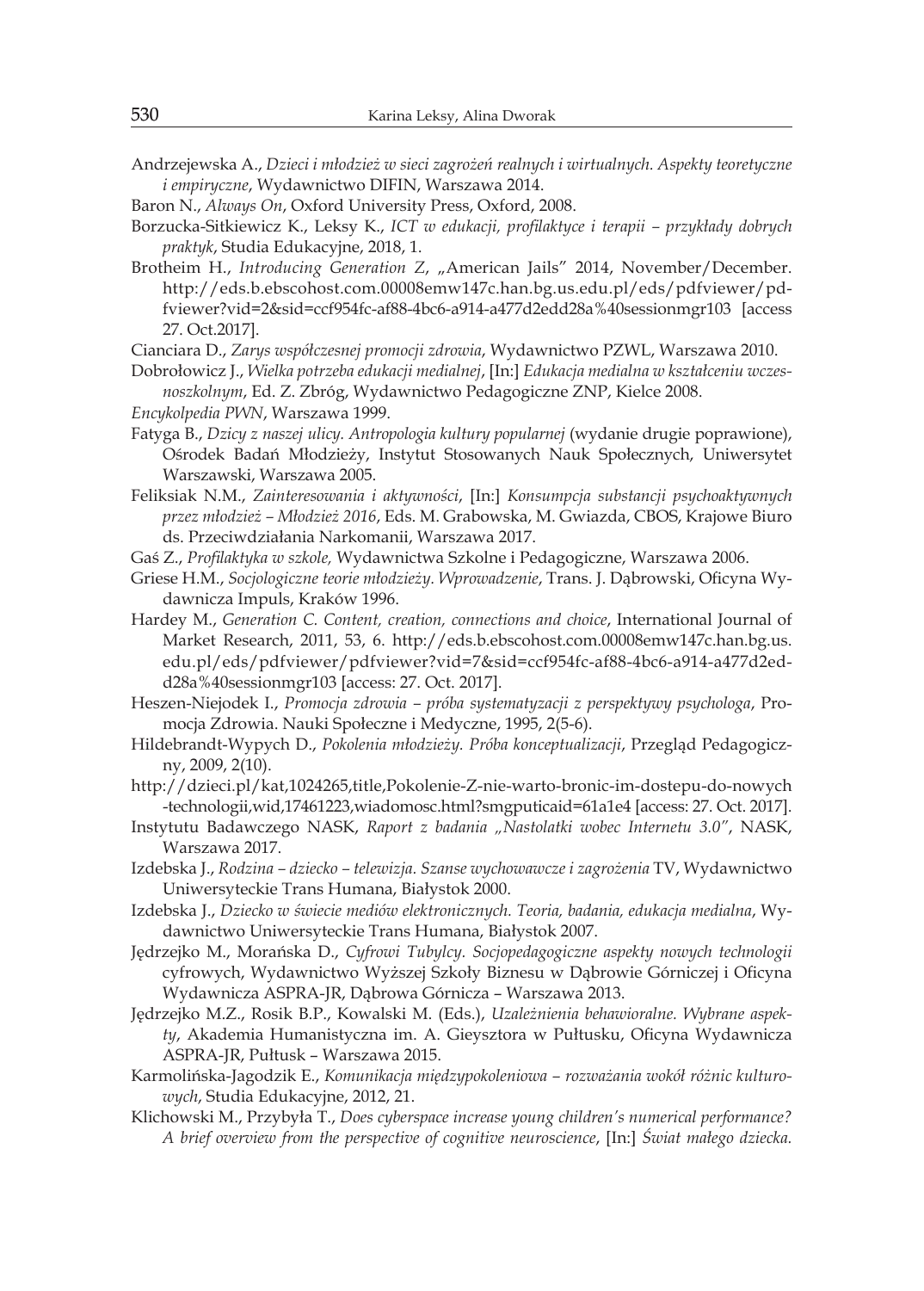*Przestrzeń instytucji, cyberprzestrzeń i inne przestrzenie dzieciństwa*, Eds. H. Krauze-Sikorska, M. Klichowski, Wydawnictwo Naukowe UAM, Poznań 2017.

- Krzesińska-Żach B., *Edukacja medialna dziecka w rodzinie wybrane aspekty*, [In:] *Dziecko i media elektroniczne – nowy wymiar dzieciństwa*, t. 1, Eds. J. Izdebska, T. Sosnowski, Wydawnictwo Uniwersyteckie Trans Humana, Białystok 2005.
- Krzyżak-Szymańska E., Szymański A., *Nowe wyzwania profilaktyki w kontekście zagrożeń dzieci i młodzieży*, [In:] *Zagrożenia cyberprzestrzeni i świata wirtualnego*, Eds. J. Bednarek, A. Andrzejewska, Wydawnictwo Difin, Warszawa 2014.
- Laggewie C., *Die '89er. Portrait einer Generation*, Hoffmann und Campe, Hamburg 1995.
- Lenhart A., Campbell S., Purcell K., *Teens and mobile phones*, Pew Research Institute, www. pewinternet.org/2010/04/20/teens-and-mobile-phones/ [access: 18. Dec. 2017].
- Loveland E., *Instant Generation*, The Journal of College Admission, 2017, Issue 234, http:// eds.b.ebscohost.com.00008emw143d.han.bg.us.edu.pl/eds/pdfviewer/pdfviewer?vid=8&sid=7affba84-5b45-49e8-a40e-bc3aa9180525%40sessionmgr104 [access: 27. Oct. 2017].
- Marynowicz-Hetka E., *Pedagogika społeczna. Podręcznik akademicki*, vol. 2, Wydawnictwo Naukowe PWN, Warszawa 2007.
- Marynowicz-Hetka E., *Pedagogika społeczna. Podręcznik akademicki*, vol. 1, Wydawnictwo Naukowe PWN, Warszawa 2009.
- Morbitzer J., *Edukacja medialna (małego) dziecka*, [In:] *Małe dzieci w świecie technologii informacyjno-komunikacyjnych. Pomiędzy utopijnymi szansami a przesadzonymi zagrożeniami*, Ed. J. Pyżalski, Wydawnictwo "Eter", Łódź 2017.
- Ogińska-Bulik N., *Uzależnienia od czynności. Mit czy rzeczywistość*, Wydawnictwo Difin, Warszawa 2010.
- Ossowska M., *Koncepcja pokolenia*, Studia Socjologiczne, 1963, 2.
- Ostaszewski K., *Edukacja w zapobieganiu zachowaniom ryzykownym*, [In:] *Edukacja zdrowotna*, Ed. B. Woynarowska, Wydawnictwo Naukowe PWN, Warszawa 2017.
- Pew Research Center, *Teens and Technology 2013*, http://www.pewinternet.org/files/ old-media/Files/Reports/2013/PIP\_TeensandTechnology2013.pdf [access: 14. Dec. 2017].
- Pew Research Center, *Teens, Social Media & Technology Overview 2015. Smartphones Facilitate shifts in communication landscape for teens*, http://www.pewinternet.org/files/2015/04/PI\_TeensandTech\_Update2015\_0409151.pdf [access: 14. Dec. 2017].
- Pickett P., *Learn the Characteristics of Generation C*, https://www.thebalance.com/who-isgeneration-c-and-what-are-they-all-about-2071937 [access: 27.10.2017].
- Postman N., *Technopol. Triumf techniki nad kulturą*, Warszawskie Wydawnictwo Literackie MUZA SA, Warszawa 2004.
- PrakashYadav G., Rai J., *The Generation Z and their Social Media Usage: A Review and a Research Outline*, Global Journal of Enterprise Information System, 2017, 9, 2. http:// eds.a.ebscohost.com.00008eh90872.han.bg.us.edu.pl/eds/detail/detail?vid=2&sid=7d0cdcae-e6b8-4c97-8b30-947c40dcf969%40sessionmgr4010&bdata=Jmxhbmc-9cGwmc2l0ZT1lZHMtbGl2ZQ%3d%3d#AN=124479165&db=bth [access: 27. Oct. 2017].
- Prensky M., *Digital Natives, Digital Immigrants,* Part. 1. *On the Horizon*, MCB University Press, West Yorkshire 2001.
- Puiu S., *Generation Z a new type of consumers*, "Young Economists Journal" / "Revista Tinerilor Economisti" 2016, Vol. 13, Issue 27, http://eds.b.ebscohost.com.00008emw147c.han.bg. us.edu.pl/eds/pdfviewer/pdfviewer?vid=4&sid=ccf954fc-af88-4bc6-a914-a477d2edd28a%40sessionmgr103 [access: 27. Oct 2017].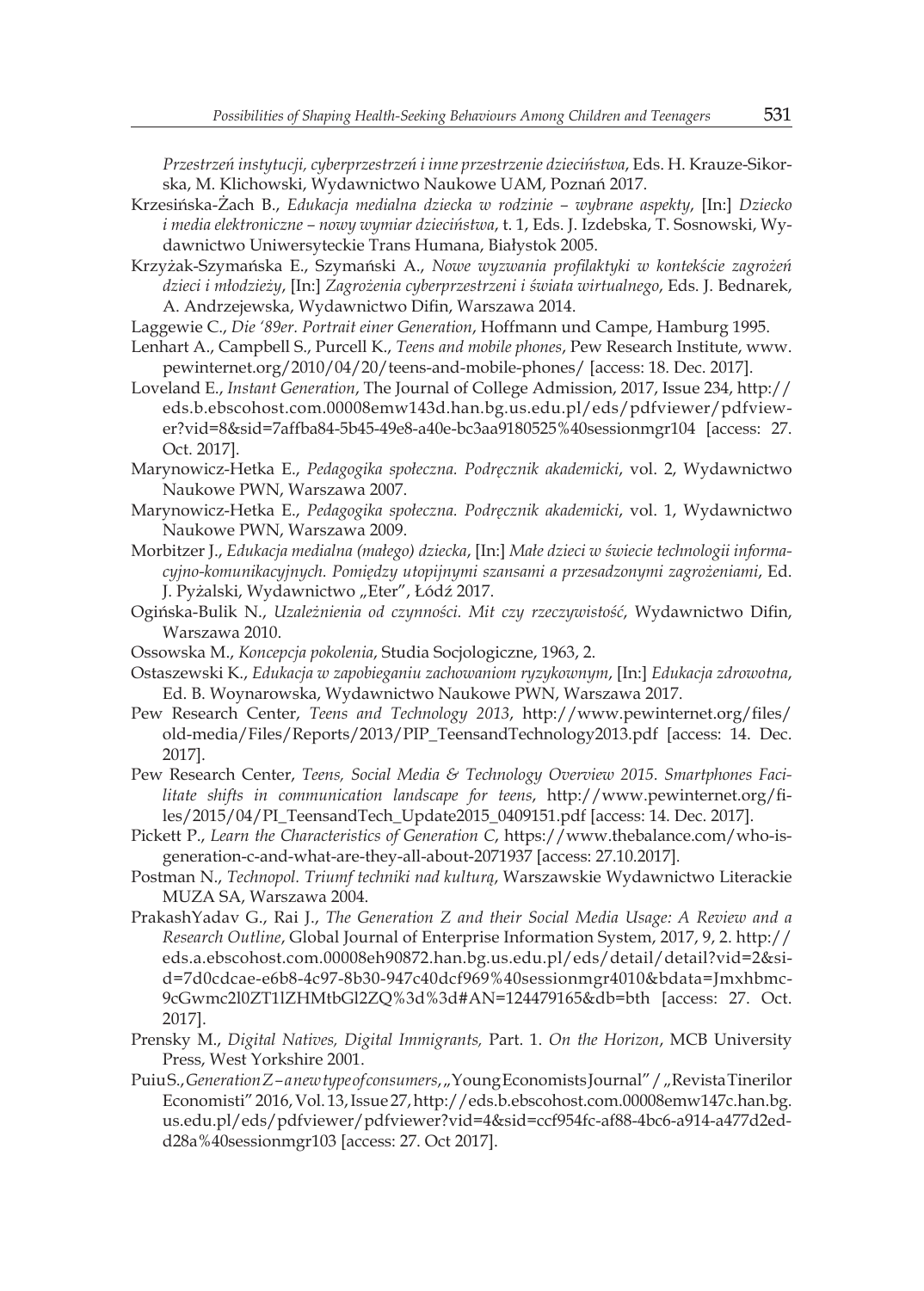- Sadowski G., *Bezpieczna cyfrowa szkoła, "Wprost"* 2017, 25. https://www.wprost.pl/tygodnik/10060541/Bezpieczna-cyfrowa-szkola.html [access: 27. Jun. 2017].
- Schmidt L., Hawkins P., *Children of the tech revolution*, "The Sydney Morning Herald", www.smh.com.au/lifestyle/life/children-of-the-tech-revoultion-20090407-9yvt.html.
- Serdyński A., *Kompetencje informatyczno-medialne nauczyciela*, Wydawnictwo Naukowe Uniwersytetu Szczecińskiego, Szczecin 2007.
- Spitzer M., *Cyfrowa demencja. W jaki sposób pozbawiamy rozumu siebie i swoje dzieci*, Trans. A. Lipiński, Wydawnictwo Dobra Literatura, Słupsk 2013.
- Spitzer M., *Cyberchoroby. Jak cyfrowe życie rujnuje nasze zdrowie*, Trans. M. Guzowska, Wydawnictwo Dobra Literatura, Słupsk 2016.
- Steinmetz K., Sanburn J., *Move Over, Millennials, "Time"* 12/28/2015, vol. 186, Issue 27/28, http://eds.b.ebscohost.com.00008emw143d.han.bg.us.edu.pl/eds/pdfviewer/ pdfviewer?vid=4&sid=7affba84-5b45-49e8-a40e-bc3aa9180525%40sessionmgr104 [access: 27. Oct. 2017].
- Strykowski W., *Kompetencje medialne: pojęcie, obszary, formy kształcenia*, [In:] *Kompetencje medialne społeczeństwa wiedzy*, Eds. W. Strykowski, W. Skrzydlewski, Wydawnictwo eMPi2,Poznań 2004.
- Sztompka P., *Socjologia. Analiza społeczna*, Wydawnictwo Znak, Kraków 2003.
- Sztompka P., *Wyobraźnia wizualna i socjologia*, [In:] *Fotospołeczeństwo. Antologia tekstów z socjologii wizualnej*, Ed. M. Bogunia-Borowska, P. Sztompka, Wydawnictwo Znak, Kraków 2012.
- Szymański M.J., *Socjologia edukacji. Zarys problematyki*, Oficyna Wydawnicza Impuls, Kraków 2013.
- Świda-Ziemba H., *Wartości egzystencjalne młodzieży lat dziewięćdziesiątych*, ISNS, Uniwersytet Warszawski, Warszawa 1995.
- Tomaszewska H., *Młodzież, rówieśnicy i nowe media. Społeczne funkcje technologii komunikacyjnych w życiu nastolatków*, Wydawnictwo Akademickie Żak, Warszawa 2012.
- TrendWatching, *GENERATION C(ASH)*, TrendWatch, http://trendwatching.com/ trends/pdf/2006\_12\_generationcash.pdf
- Twenge J.M., *Has the smartphone destroyed a generation?*, The Atlantic, 2017, 320, 2, http:// eds.a.ebscohost.com.00008eh9150a.han.bg.us.edu.pl/eds/detail/detail?vid=2&sid=4ec7a548-3a44-4678-a409-b78357468bb2%40sessionmgr4006&bdata=Jmxhbmc9c-Gwmc2l0ZT1lZHMtbGl2ZQ%3d%3d#AN=124311558&db=a9h [access: 03. Jan. 2018].
- Walter N., *Wykorzystanie technologii informacyjno-komunikacyjnych we wspomaganiu komunikowania się dziecka z niepełnosprawnością*, [In:] *Świat małego dziecka. Przestrzeń instytucji, cyberprzestrzeń i inne przestrzenie dzieciństwa*, Eds. H. Krauze-Sikorska, M. Klichowski, Wydawnictwo Naukowe UAM, Poznań 2017.
- Watkins A., *Technologie informacyjne i komunikacyjne w edukacji włączającej. Rozwój dziedziny i nowe możliwości w państwach europejskich*, http://www.europeanagency.org/publications/ereports [access: 25. Jul. 2017].
- Wojciechowska R., *Pokolenie X,Y na rynku pracy*, https://kariera.sgh.waw.pl/artykuly/ spoleczenstwo/pokolenie-x-y-na-rynku-pracy, [access: 02. Jan. 2018].
- Woynarowska B., *Edukacja zdrowotna podstawy teoretyczne i metodyczne*, [In:] *Edukacja zdrowotna. Podręcznik akademicki*, Ed. B. Woynarowska, Wydawnictwo Naukowe PWN, Warszawa 2007.
- Woynarowska B., *Edukacja zdrowotna. Podręcznik akademicki*, Wydawnictwo Naukowe PWN, Warszawa 2008.
- Woynarowska B., *Terminologia, cele i koncepcje współczesnej edukacji zdrowotnej*, [In:] *Edukacja zdrowotna*, Ed. B. Woynarowska, Wydawnictwo Naukowe PWN, Warszawa 2017.